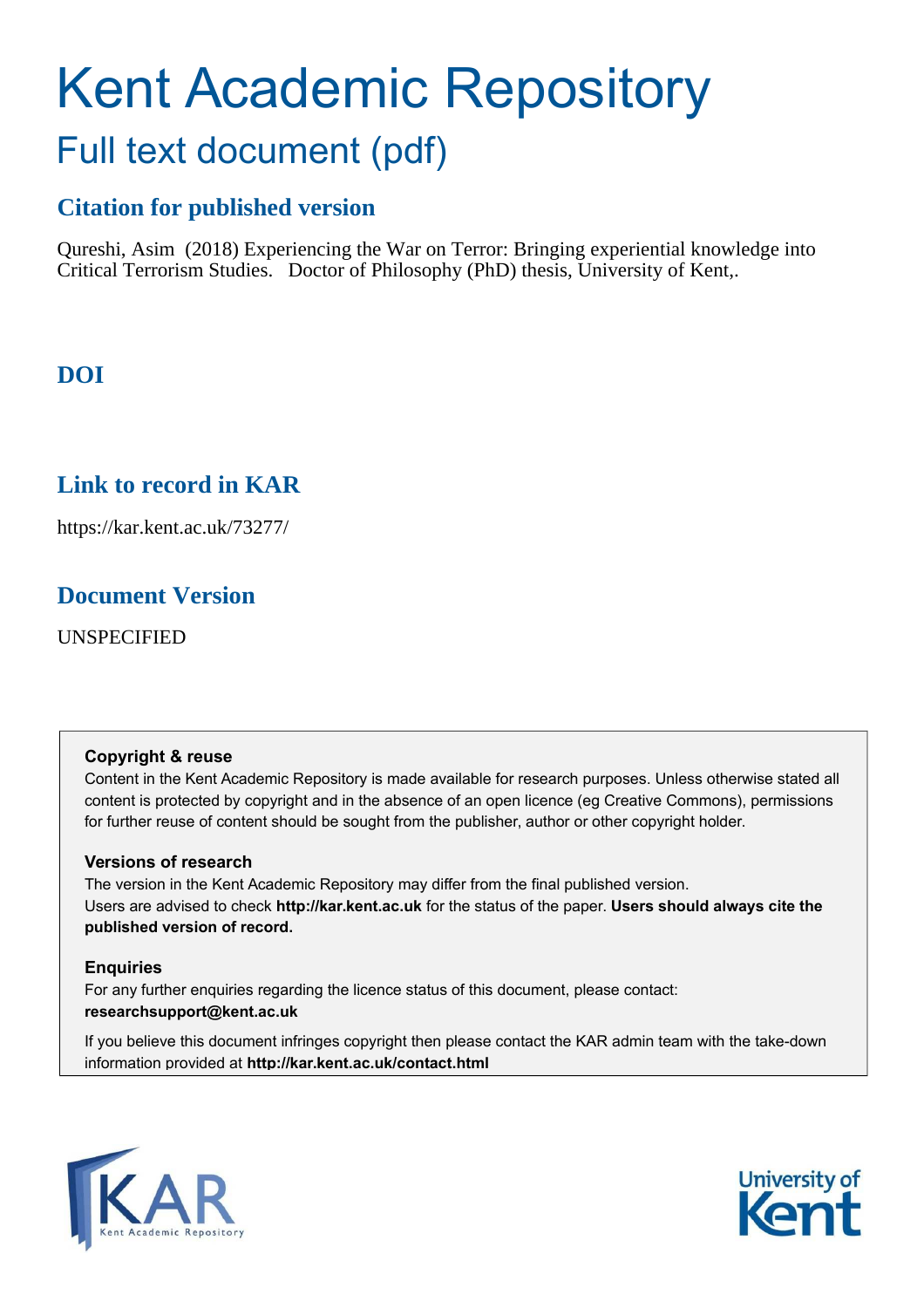# Experiencing the War on Terror: Bringing experiential knowledge into Critical Terrorism Studies

Asim Qureshi LLB (Hons) LLM Student UKC Number: 17905651 Doctorate of Philosophy in International Conflict Analysis University of Kent School of Politics and International Relations Faculty of Social Sciences

Word Count: 102762 (including footnotes/endnotes/bibliography) Submitted: September 2018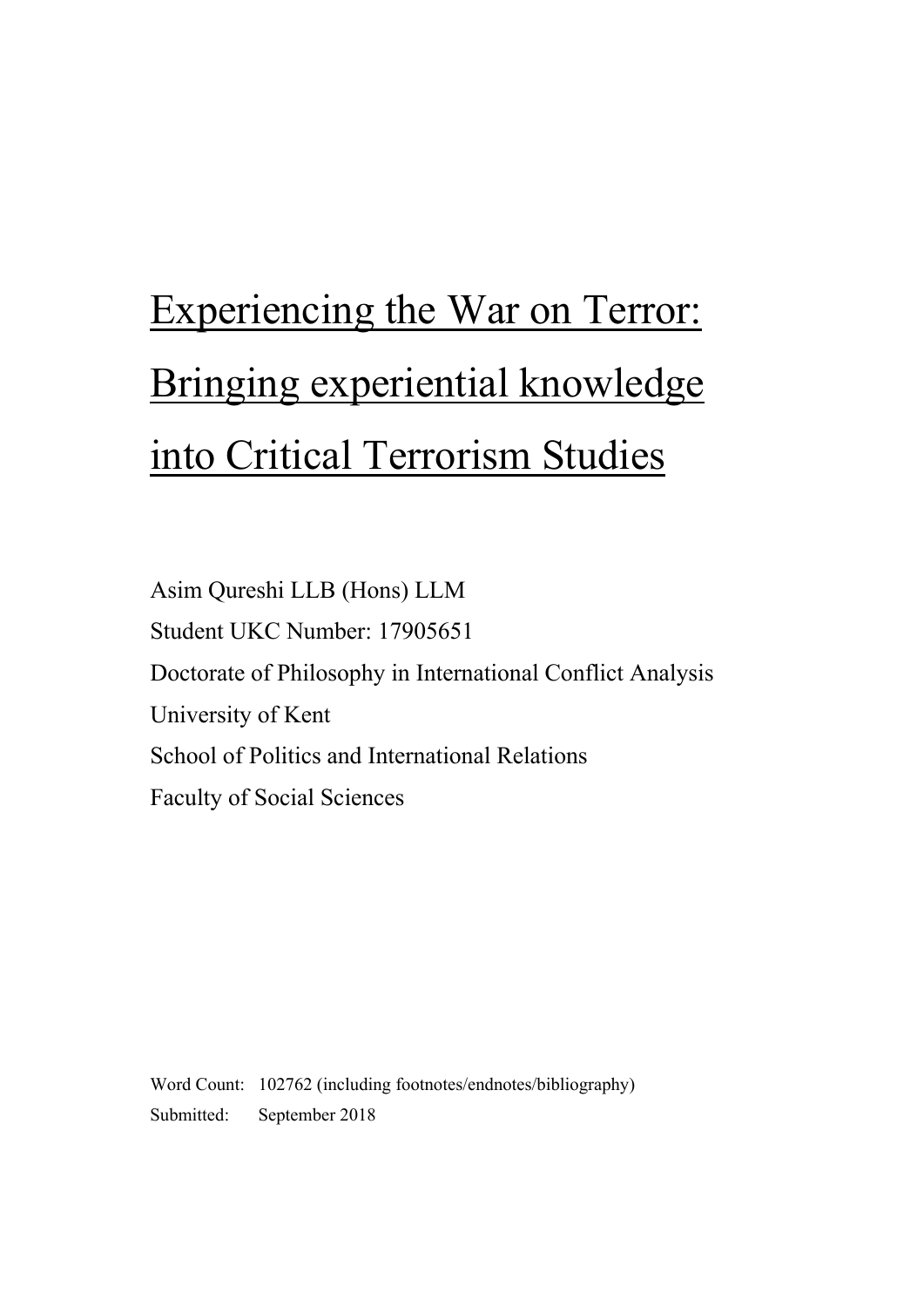#### Abstract

Critical Terrorism Studies has produced an important volume of work in assessing and critiquing epistemological understandings of the War on Terror. Largely missing from this body of work, however, is the experience of those who are directly impacted by the policies of this global conflict. By rethinking the War on Terror as an experience of war, I posit a wider understanding of this war, by reassessing its temporal and spatial boundaries. Further, I seek to understand war through the experiences of those impacted by it. By providing a wider understanding of war and expanding our knowledge of its boundaries, I am able to show that those impacted by the policies of the War on Terror, can claim to have been subject to an experience of war, even when that experience takes place outside of the war zone.

My work for the last fifteen years has predominantly been based in the field, meeting with those who have survived the impact of global counter-terrorism policies. It is based on the work I have produced out of their stories that this thesis provides an ontological reframing of how war is experienced. By relying on this work, I first show how epistemological constructions of the terrorism 'threat' can become a site of war itself. I then move on to extending our understanding of where the War on Terror might be experienced, beyond traditional notions of a warzone. Third, I present evidence that shifts our knowledge of the starting date of the War on Terror's response to the attacks of 11 September 2001. The point is further made that an individual may be unaware of the existence of a war until they are impacted by its farreaching policies, even in a country that is not at war. My penultimate contribution in this thesis is to argue that the War on Terror represents a continuum in terms of its language, epistemology and ontology. Finally, I consider my own positionality to the subject of my fieldwork, as a Muslim who has worked for and on the cases of those who are Muslim, within an environment of suspicion.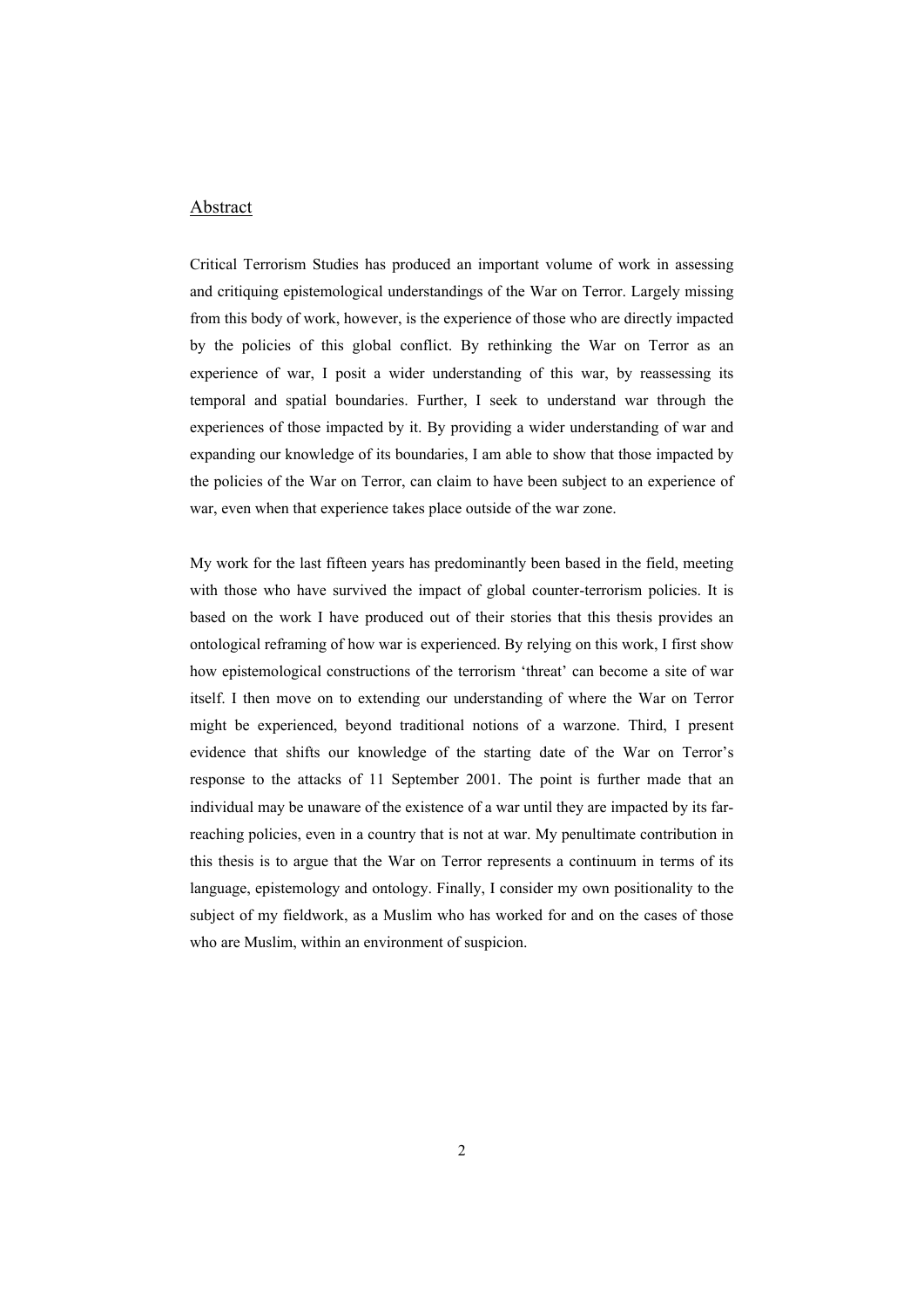#### Author's Declaration

**I declare that this thesis is a presentation of original work and I am the sole author. This work has not previously been presented for an award at this, or any other, University. All sources are acknowledged as References.**

**I declare that the published papers that provide the evidence base for this thesis are based on my own sole-authored published works. All of these published works have been referenced within my thesis.**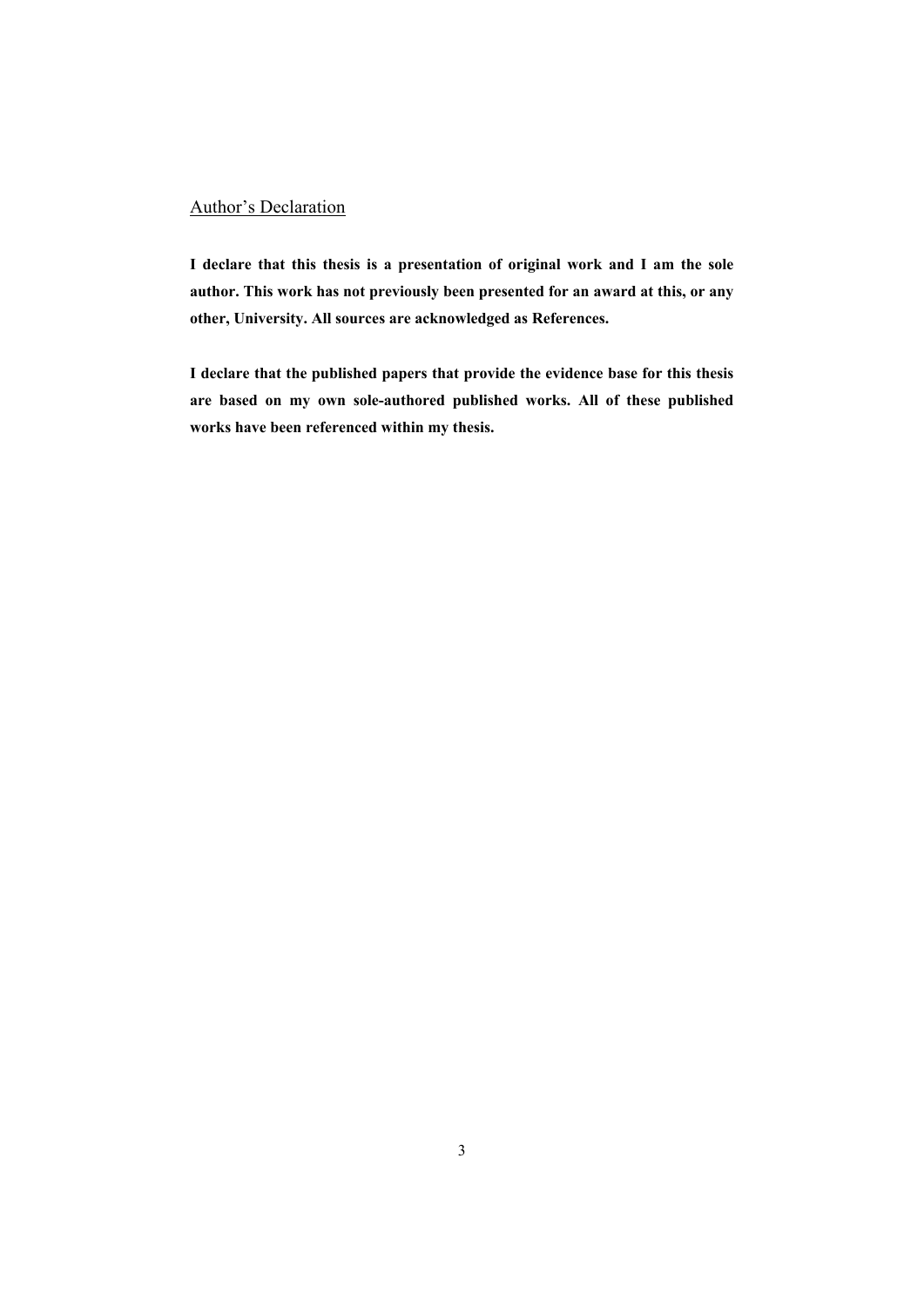#### **Table of Contents**

| NEGATIVE IMPACT; POSITIVE OUTCOMES: NAVIGATING RESEARCH LIMITATIONS 32                                                                     |  |
|--------------------------------------------------------------------------------------------------------------------------------------------|--|
|                                                                                                                                            |  |
|                                                                                                                                            |  |
| AN EPISTEMIC BREAK FROM EXPERTISE: MISUNDERSTANDING TERRORISM BY<br><b>RESEARCHING RENDITION AND TORTURE IN THE WAR ON TERROR: LESSONS</b> |  |
|                                                                                                                                            |  |
| RULES OF THE GAME: DETENTION, DEPORTATION, DISAPPEARANCE 63                                                                                |  |
|                                                                                                                                            |  |
|                                                                                                                                            |  |
|                                                                                                                                            |  |
|                                                                                                                                            |  |
|                                                                                                                                            |  |
|                                                                                                                                            |  |
| <b>PREVENT: CREATING RADICALS TO STRENGTHEN ANTI-MUSLIM NARRATIVES171</b>                                                                  |  |
|                                                                                                                                            |  |
| THE UK COUNTER-TERRORISM MATRIX: STRUCTURAL RACISM AND THE CASE OF                                                                         |  |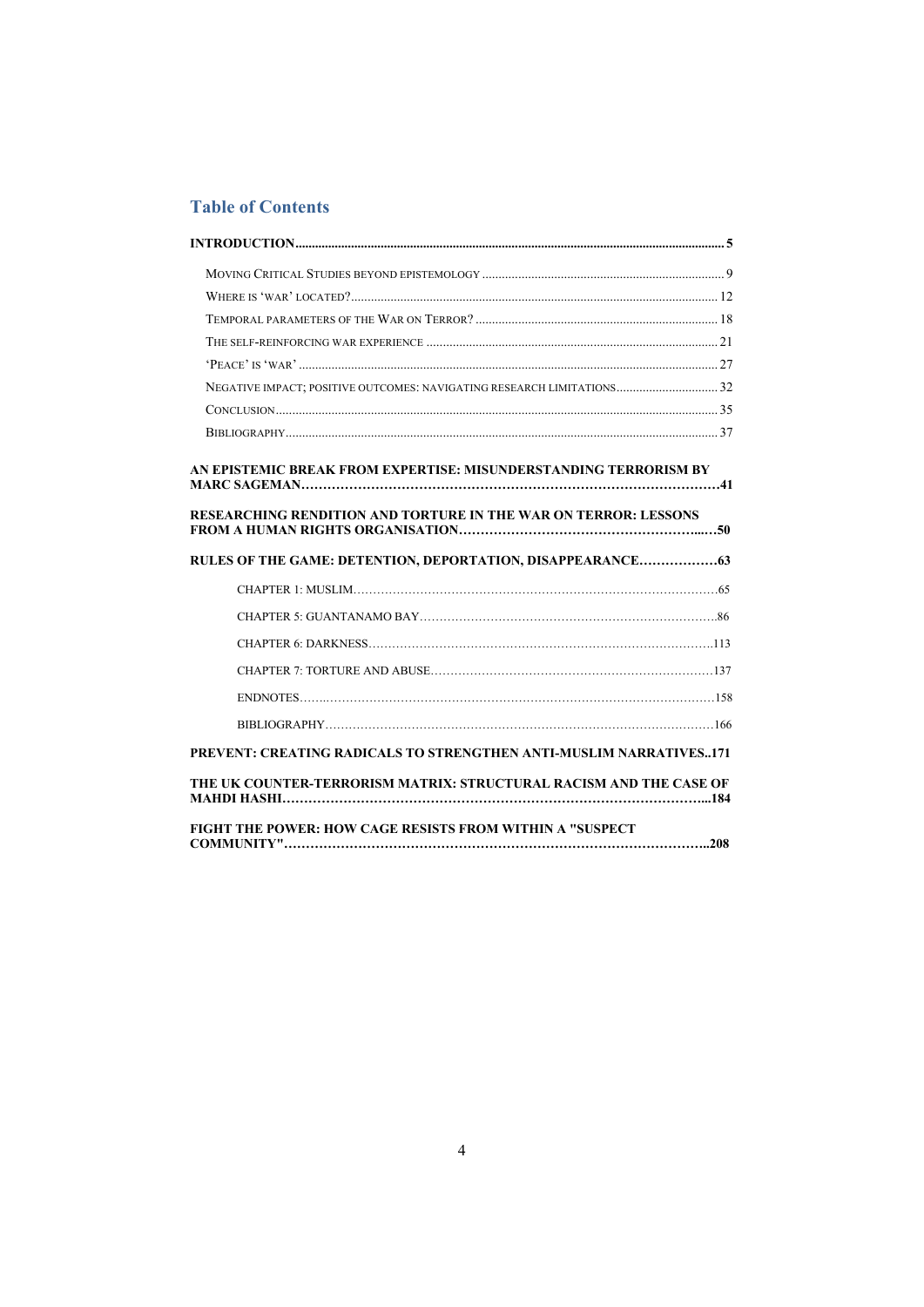#### Introduction

The War on Terror is largely seen as starting with the response to the September 11, 2001 attacks on the United States through the US intervention in Afghanistan (Bush, 2001 and Duffy, 2015: 393). Some of the hallmarks of this conflict include: the invasion of countries, such as Afghanistan and Iraq, the deployment of troops in the Horn of Africa, military and commercial flights involved in rendition, torture, arbitrary detention, sprawling surveillance legislation and a seemingly irreversible change of culture to the way in which we travel.

Critical scholarship, such as that of Critical Terrorism Studies (CTS) has tackled various aspects of the War on Terror, whether it is in its discourses (Jackson, 2015 and Gunning and Jackson, 2011), domestic counter-terrorism policy (Breen-Smyth, 2014), or prosecution through war (Nazir, 2010) – but these analyses have predominantly been focused on epistemological understandings rather than ontological ones. Perhaps due to, or even to counter this trend, since 2009 I have been invited to participate, present and write for the CTS community due to my fieldwork experience specifically. As recently as April 2018, I was invited by one convener, with the following emphasis: *"it'd be nice to have somebody with more experience in the field and to open up spaces for non-strictly academic views."*

The contribution I have made so far has been to provide actual lived experiences of many of my clients and research subjects globally to the understanding of how war, counterinsurgency and counterterrorism policies impact on their lives directly. Through this research, I have been able to help provide a more complex understanding of what an experience of war within the War on Terror might look like.

Based on the body of work I have produced, the central question addressed by this thesis is: Does the War on Terror, in the way it is prosecuted by states and experienced by humans, constitute a war experience even outside war zones? Can we understand domestic counterterrorism policy, that is not strictly inside a field of war, as creating an experience of war itself? Based on a key question asked by Christine Sylvester: *"What if we think of war as experience, as something ordinary people*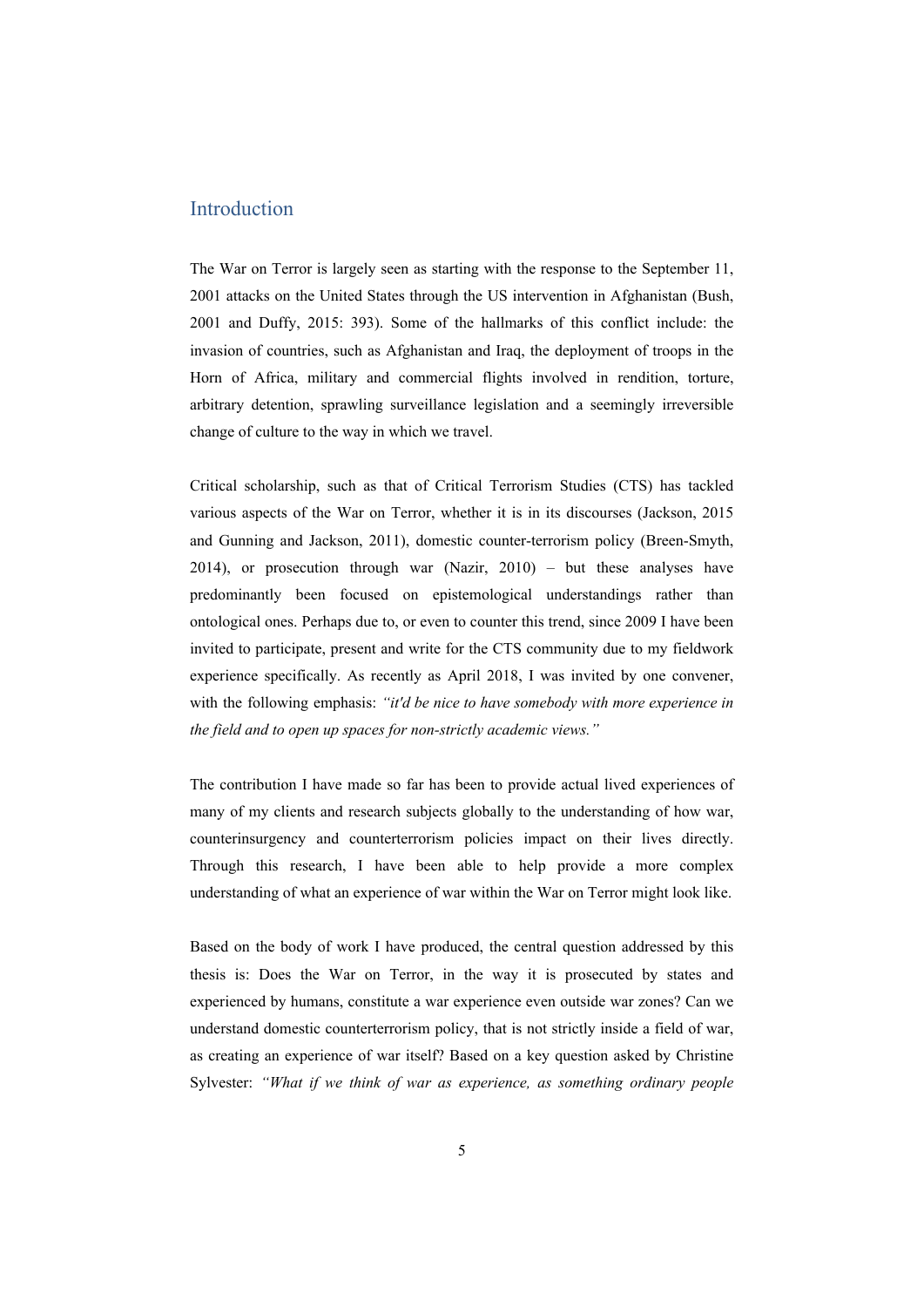*observe and suffer physically and emotionally depending on their locations?"* (Sylvester, 2012: 483)

How does this increase our understanding of the War on Terror and how does this impact on conceptualizations of war? By addressing these questions, my work makes the following key original contributions to knowledge:

- 1. I consider how Critical Terrorism Studies can be moved beyond epistemological analyses. My review of Marc Sageman's work is used as a platform to explain that a problematic epistemological understanding, becomes a site of 'war' and can lead to abuses of entire communities, but still, that the ontological experience of those communities is missing. By relying on Sageman, I extend the idea of 'what' war is, and how its impacts are wider than often considered. The review further highlights my familiarity with the wider literature and how my work is grounded in this knowledge.
- 2. I argue that the War on Terror incorporates the entire world into a warzone that is contested through military interventions and through domestic counterterrorism policy – widening our understanding of the 'where' of its location. My research demonstrates that the impact of counterterrorism policy is felt, as an experience of war, outside of and beyond the arena of war – traditionally understood as a contention between two or more states through armed forces (Dinstein, 2001: 4). Whether it is the War on Terror's language, such as 'enemy combatant' that makes its way from Guantanamo Bay to the Horn of Africa, or family members seeking justice for their detained loved ones being abused, these all constitute a spatial extension of where war is located, furthering our understanding of 'war'.
- 3. My work challenges the established narrative of 'when' the response to the attacks of 11 September 2001 actually began, through my investigation of the case of Nihad Karsic and Almin Hardaus (Qureshi, 2009a). Traditionally it is assumed within the Critical Terrorism Studies literature that the War on Terror began with the invasion of Afghanistan. Through primary source investigation work, however, I have contributed evidence that two weeks after the Twin Tower attacks, the US military were detaining and torturing individuals as part of their global prosecution of counter-terrorism policy. I extend this idea of the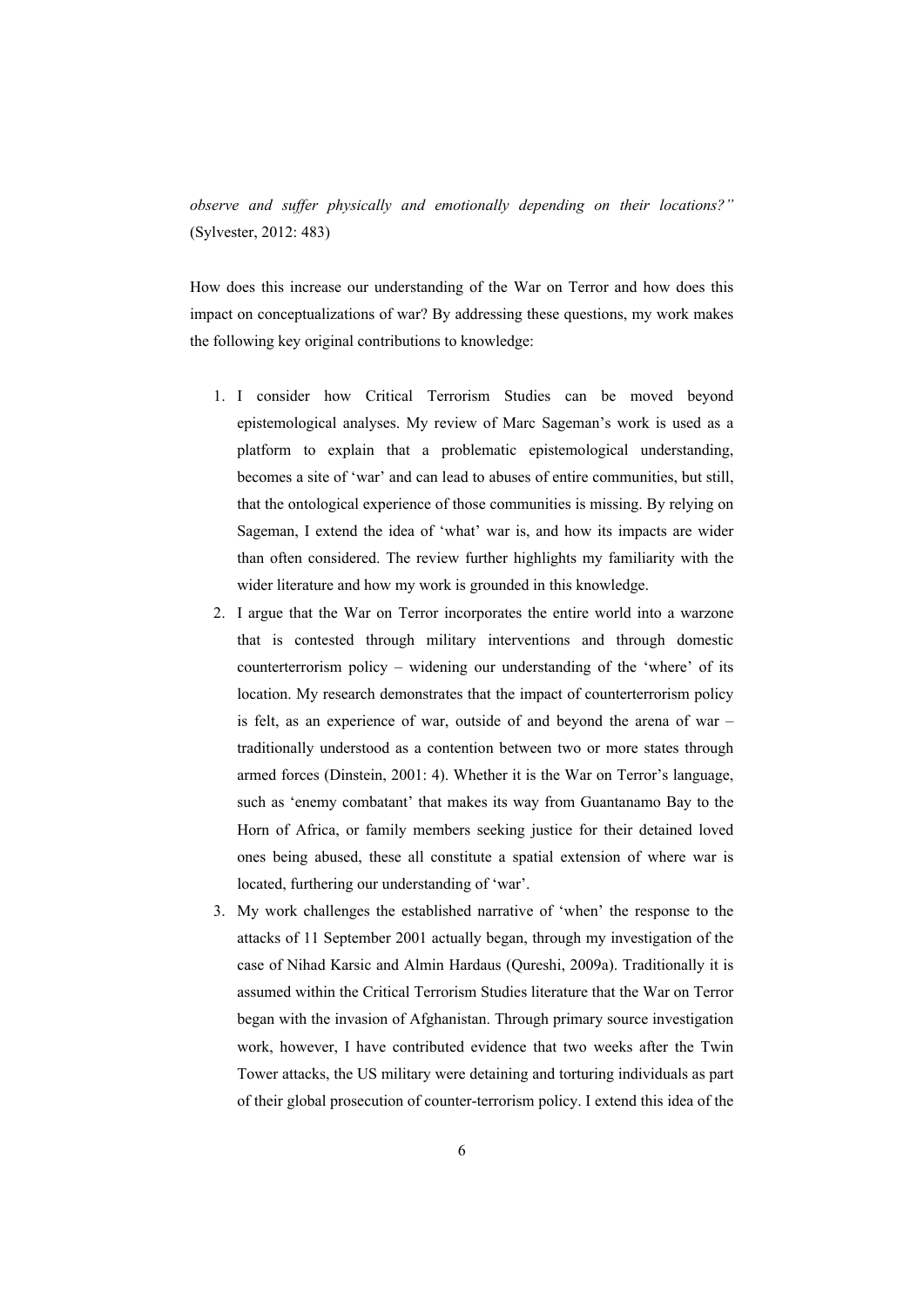War on Terror taking place in peacetime jurisdiction by arguing that at the level of the ontological experience, an actor may not conceive of being in a 'war' until they are subjected to its sharp-end through counterterrorism policy. An analysis of lived experience thus offers a new temporal dimension to the War on Terror.

- 4. Drawing on the wider range of fieldwork and experience accumulated in the course of my work, I have developed a matrix that connects the experiences of the War on Terror both domestically and abroad, to show that the system of suspicion and policy is self-reinforcing – presenting the 'how' of the War on Terror. This matrix demonstrates that drone strikes and rendition flights abroad do not exist in a vacuum but rather are connected to what is happening domestically within the United Kingdom. This matrix contributes to knowledge by showing how the War on Terror replicates and self-reinforces its paradigm at both international and domestic levels. Using the cases of Mahdi Hashi, and later Umm Ahmed, I argue that there is no independent policy that exists outside of the logic of the War on Terror, but rather that policies are grounded in its language, its epistemology and its ontology.
- 5. The final contribution to Critical Terrorism Studies, rests in my positionality with respect to the suspect community that I seek to assist in mitigating the impacts of the global War on Terror. Alongside the organisation CAGE, I hold the state to account for its excesses in counterterrorism policy, while being subject to the full spectrum of the state's tools of repression. An analysis of this positionality extends the idea about 'how' war as an experience manifests itself, as communities enter into a dialectical relationship with the state. Drawing on the work of Khalili (2013), Sabir (2017), and Boykoff (2007), I show how the logic of counterinsurgency policy as used within conflicts abroad is replicated in the tactics of repression at home, furthering our understanding of how the War on Terror is deployed to create an experience of war in peacetime UK.

Although Critical Terrorism Studies is the field in which the majority of contributions are being made, this thesis also contributes to Critical Military Studies, and in particular to its investigation of war as experience. I will show how both disciplines can benefit from extending their frame of reference to understand counterterrorism as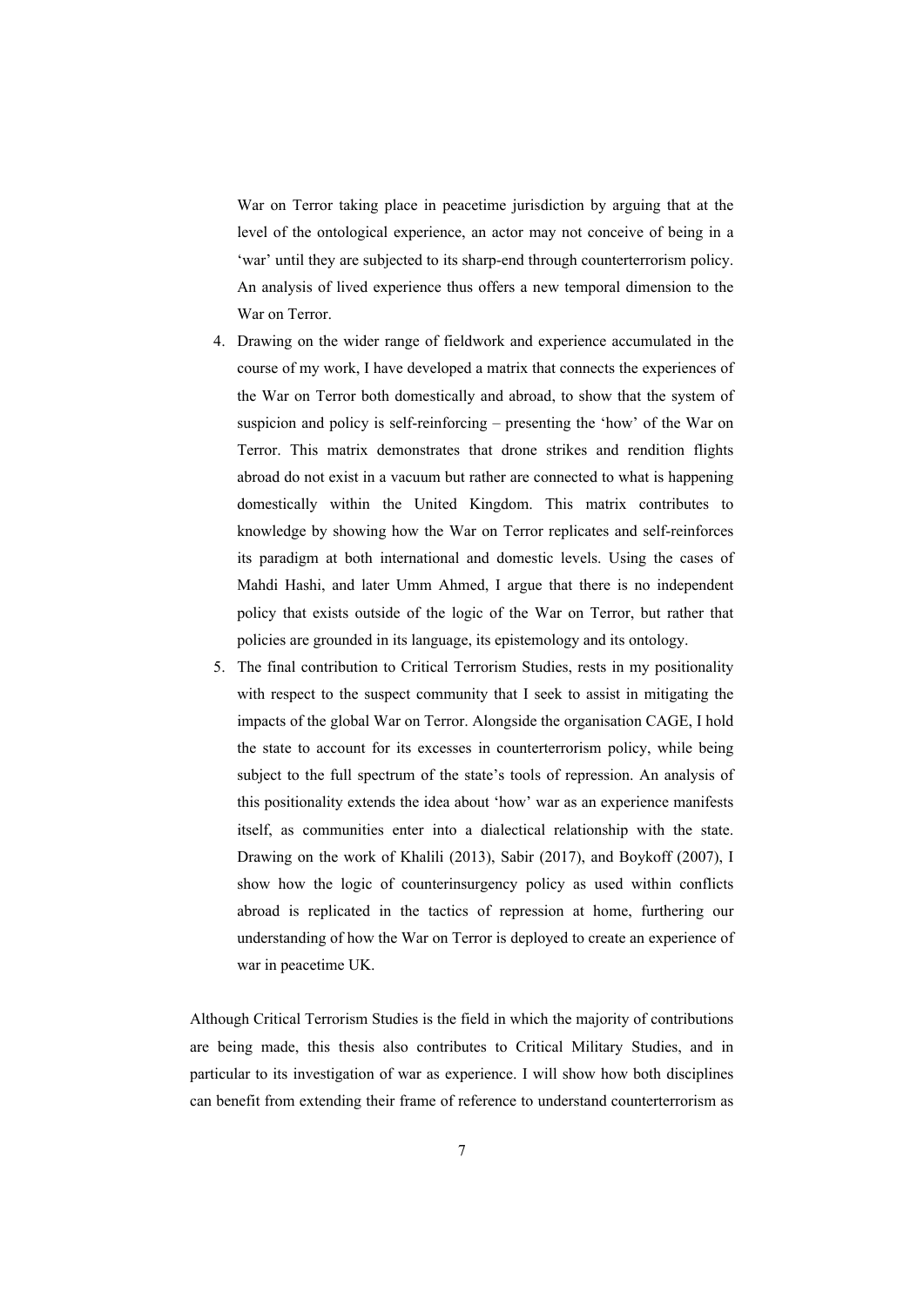creating actual experiences of war. Sylvester explains that the traditional definition in international relations understanding of war, is 'collective violence used to achieve a political agenda', but then goes on to suggest that we should consider the nature of that collective violence, rather than taking its existence as the defining fact (2013: 3). In considering this nature of war, Barkawi and Brighton refer to it as a "social activity related to the whole complex of social life and organization" (2011, 132). Through the course of this thesis, I am particularly interested in what constitutes a warzone beyond a specific location. Nordstrom argues that an ethnography of war cannot be understood in the same way as a location specific ethnography of the effect of war (Nordstrom, 1997: 78). For her, the ethnography of the warzone required shifting focus from:

"…relying on traditional ethnography rooted in a single locale to looking for understanding of the area of conflict itself. I grounded my ethnography in a topic and a process, not a place." (Nordstrom, 1997: 78)

The warzone, as I understand it to be in the course of this thesis, is not limited to a specific location, but rather is understood as experience. With this in mind, the five contributions to knowledge presented above will form the structure of this introduction, referencing the published works that form this thesis. By following each section through, my aim is to provide a more complete understanding of the 'what', 'where', 'when' and 'how' of the War on Terror by demonstrating the key contribution that experiential knowledge makes here. As a final section, I consider some of the limitations of my work, especially with regard to my positionality to the suspect community I seek to assist. This is all based on the submissions I will be including in this thesis:

- 1. An Epistemic Break from Expertise
- 2. Researching Rendition and Torture in the War on Terror
- 3. Rules of the Game: Detention, Deportation, Disappearance
- 4. Prevent: Creating radical to strengthen anti-Muslim narratives
- 5. The UK Counter-Terrorism Matrix: Structural Racism and the case of Mahdi Hashi
- 6. Fight the Power: How CAGE resists from within a "suspect community"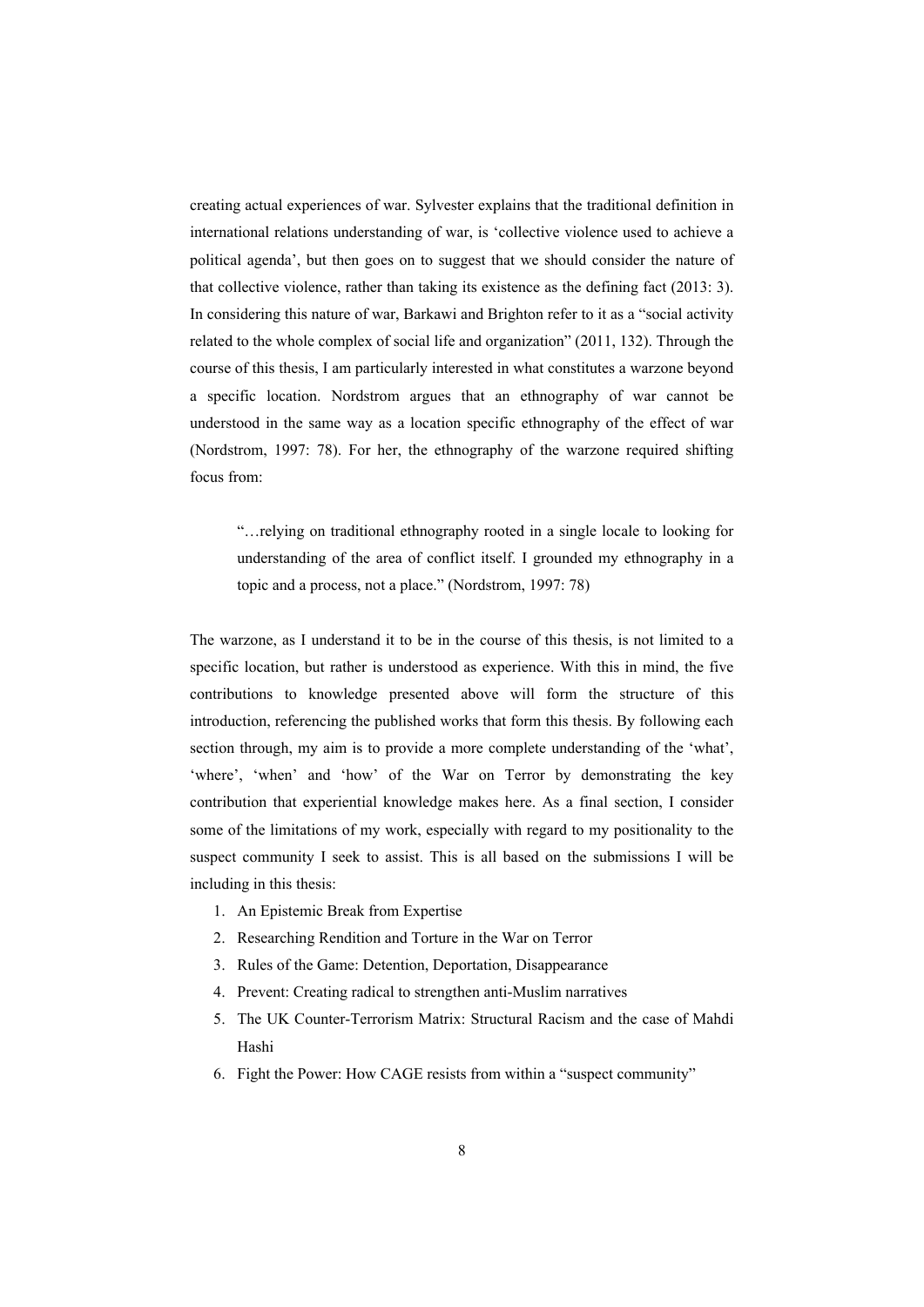#### Moving Critical Studies beyond epistemology

"Can the ontics of violence (the lived experience of violence) and the epistemology of violence (the ways of knowing and reflecting about violence) ever be realistically separated? Should an attempt even be made to situate violence in any of these domains? While recognizing that violence may be expressed as actions, emotions, responses, drives, or states of being, is it not dangerous to essentialize the definition of violence? To do so stereotypes core dimensions of human existence and leads to a tendency to fix violence as a "natural" category with "universal" expressions." (Nordstrom, 1997: 116)

Carloyn Nordstrom correctly identifies that violence, when studied, must be understood from both the ontological and epistemological levels – the two cannot exist without one another. Within the world of Critical Terrorism Studies, the impact of counter-terrorism policy has largely focused at the level of epistemology.

To better understand how epistemology plays a role within the nexus of policy and experience, the first contribution to the thesis is a review of Professor Marc Sageman's 2016 book 'Misunderstanding Terrorism', which seeks to address the actual 'threat' of terrorism posed by Muslims in the West. Although the review is largely dedicated to Sageman's book, the first part discusses more generally the state of terrorism expertise and literature, in particular looking at the works of experts who defend counter-terrorism policies Raffaello Pantucci and Shiraz Maher. I argue that the work of such writers self-reinforces the threat of terrorism by creating knowledge that presents a higher risk of its occurrence based on problematic empirical understandings, that are then used to promote the need for further counterterrorism policy (Qureshi, 2017: 4). The review also demonstrates in depth knowledge of the terrorism and critical terrorism studies literature, and how my published works are grounded in an understanding the complexity of opposing arguments.

My main contention is that many narratives from the perspective of terrorism studies refuse to see the human impact of policies within communities. Sageman's book perfectly summarises the impact that a false epistemology can have at a community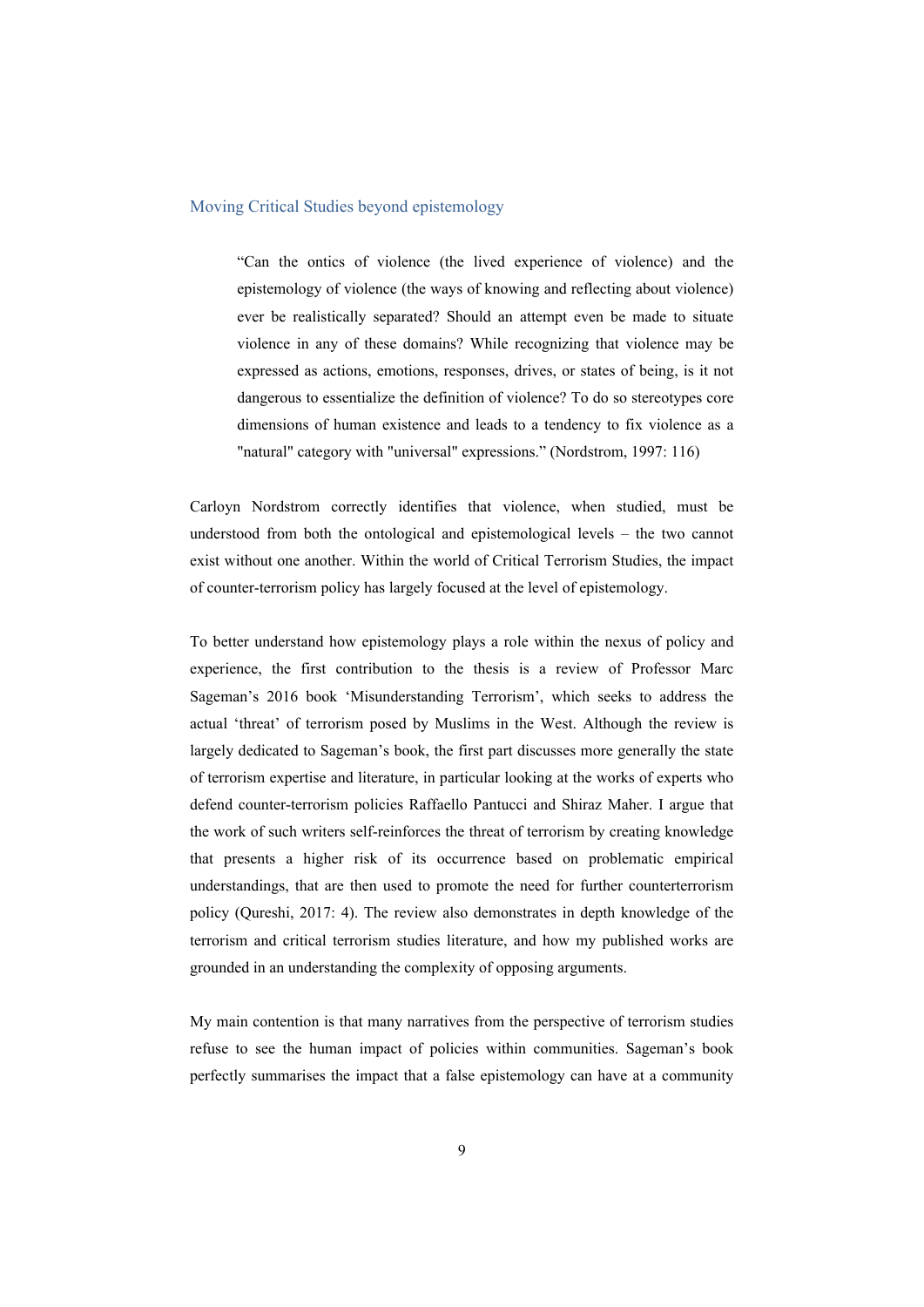level – as he explains the disproportionate ways in which Muslim communities are targeted by profiling exercises in the West. His Bayesian probability analysis of terrorism statistics over a ten-year period, lead him to the conclusion that the response to the alleged threat is grossly disproportional:

"If all the various police departments in the West collaborate and carry out a gigantic sweep by applying this profile to their respective Muslim populations in order to catch terrorists hiding in their respective societies, they would arrest all 22 terrorists that emerge in a given year. However, they would make a mistake 1 percent of the time for 25 million people, which comes to 250,000 people. Therefore, in order to catch all new 22 global neo-jihadi terrorists, they would put 250,000 Muslims in jail by mistake. This rate of error of 99.99 percent is simply not acceptable in a liberal democracy." (Sageman, 2016: 63)

The review contributes to Critical Terrorism Studies in placing the significance of knowledge and its construction of the threat of terrorism. As Sageman identifies, the current approach has resulted in widespread scrutiny of Muslims that would be considered discrimination by any standard (Kiai, 2017: 3). This is important, as it creates an environment where a polarisation is necessitated as the idea of 'what if' takes root, placing the vast majority of those who present no threat within a threat matrix.

Part of this discussion is the way in which 'the problem' is constructed – it is a matter of epistemology. In understanding the violence of counterterrorism policies can we reduce the violence simply to the level of its physical presence, or does it also operate at the epistemic level? Based on the review of Marc Sageman's book 'Misunderstanding Terrorism' it can be argued that epistemology is itself a site of 'war', creating its own experiences. Part of the issue is the way in which 'terrorism' itself, and what counts as terrorism, is politically contested. While Critical Terrorism Studies scholars have examined this contestation, they have not examined how the epistemology of counterterrorism translates to the experience of those on the ground. As Sageman informs us: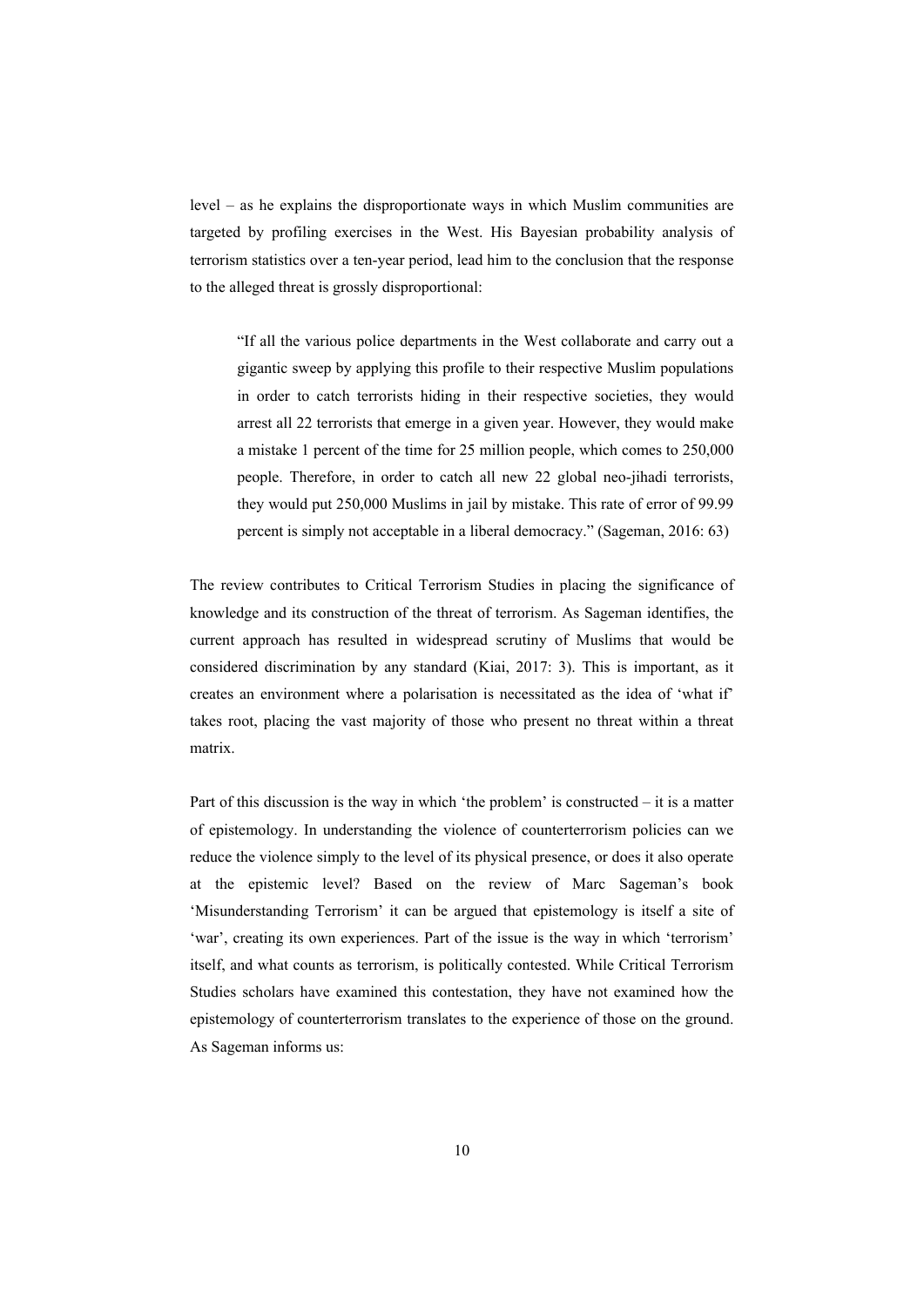"Honest scholars in the field self-categorize on the side of the state and, like any other in-group member in a conflict, are blind to their own in-group's contribution to the process and completely blame the out-group for any violence. The state contribution to the process leading to political violence may be the most important still unexplored topic in the field. Acknowledgment of this contribution will help us understand this process and may even start a counter process that can defuse this type of political violence before it erupts." (Sageman, 2016: 131)

The War on Terror exceeds the boundaries of the traditional conflict, in terms of space and experience, but also in terms of its meaning. Sageman, Jackson, Breen-Smyth and others within the critical world identify that the way we understand the War on Terror requires rethinking, and my work pushes further their contribution by including actual human experience in the study of the War on Terror.

In the nascent field of Critical War or Critical Military Studies, Tarak Barkawi and Shane Brighton have sought to ask these very questions of the way in which war is constructed, as they reject the idea that current studies of war have been adequate in describing it (Barkawi and Brighton, 2011: 130). For them, analysing the 'uncertainty' of what war is needs to be understood through the characteristics that are part of the ontology of war (Barkawi and Brighton, 2011: 138). They see studies of war as being wholly inadequate in dealing with the complex myriad phenomena that it constitutes:

"Underlying the decentering of war and its apprehension through, and reduction to, other social domains is the more fundamental problem of the conceptual black hole surrounding the notion of war itself. What is it? How ought we to think about it, inquire into it, and situate it in relation to other political and social phenomena? Questions of this sort require collective and sustained scholarly endeavor and debate. What is missing, then, is a scholarly project that takes war as its central object of analysis and is adequate to it." (Barkawi and Brighton, 2011: 129)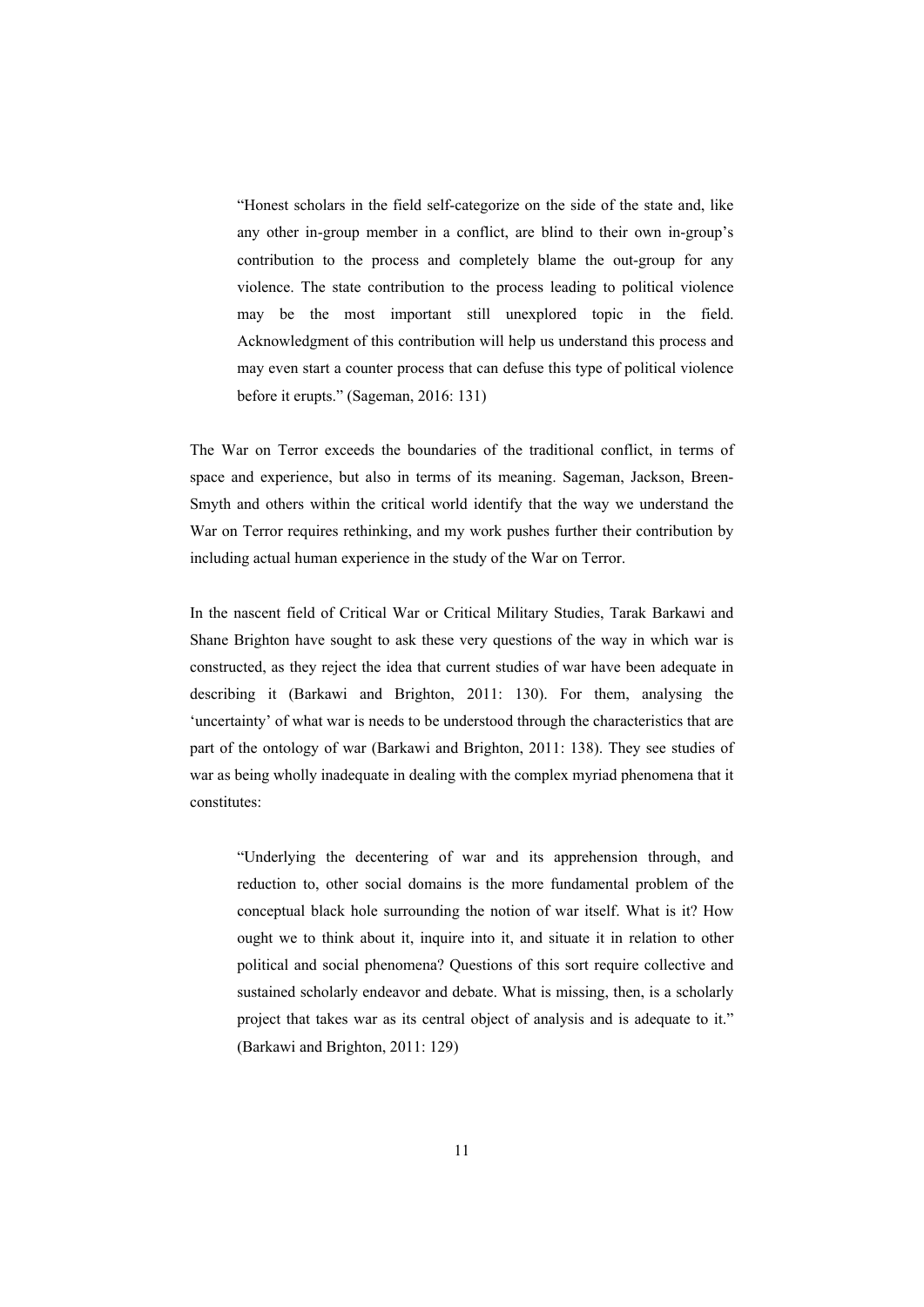As the authors correctly note, there is a paucity in material that centres the ontology of war, which they also claim aids in determining the epistemology of war – that latter requires the former – as they support one another in making war 'knowable' (Barkawi and Brighton, 2011: 134). This paucity is also evident in terrorism or counterterrorism studies: addressing this gap is one of the key contributions that my own published works make.

#### Where is 'war' located?

<u> 1989 - Johann Barn, mars ann an t-Alban ann an t-Alban ann an t-Alban ann an t-Alban ann an t-Alban ann an t-</u>

Fieldwork blurs the existence of legal distinctions and categories within zones of conflict; they have been found to be inadequate in the context of the 'War on Terror'. The second paper presented in this thesis: 'Researching rendition and torture in the War on Terror: lessons from a human rights organisation' (Qureshi, 2009) highlights some of the ways in which CAGE<sup>1</sup> has worked with survivor communities around the world, and how the experience of those communities have contributed to alternative understandings of conflict.

The paper focuses on the research methodology implemented in gathering primary evidence, often at the sites where the abuses are taking place, whether that is in the jungles of Likoni in Mombasa, the tribal regions of Pakistan, or the outskirts of London. Being present and on the ground to gather evidence and conduct interviews became crucial to understanding how a global conflict at least experientially emerged.

Nordstrom's experiences in Mozambique highlight the importance of being present, and using the ontic lens to widen our understanding of war. Crucially, Nordstrom allows the voices of those who are affected to guide her thinking, rather than applying her own assumptions to their experience:

<sup>&</sup>lt;sup>1</sup> CAGE is an independent grassroots organisation striving for a world free of injustice and oppression. The organisation campaigns against discriminatory state policies and advocate for due process and the rule of law. My role in the NGO is currently as the Research Director, and have been involved in conducting fieldwork, researching and writing reports based on interviews conducted around the world.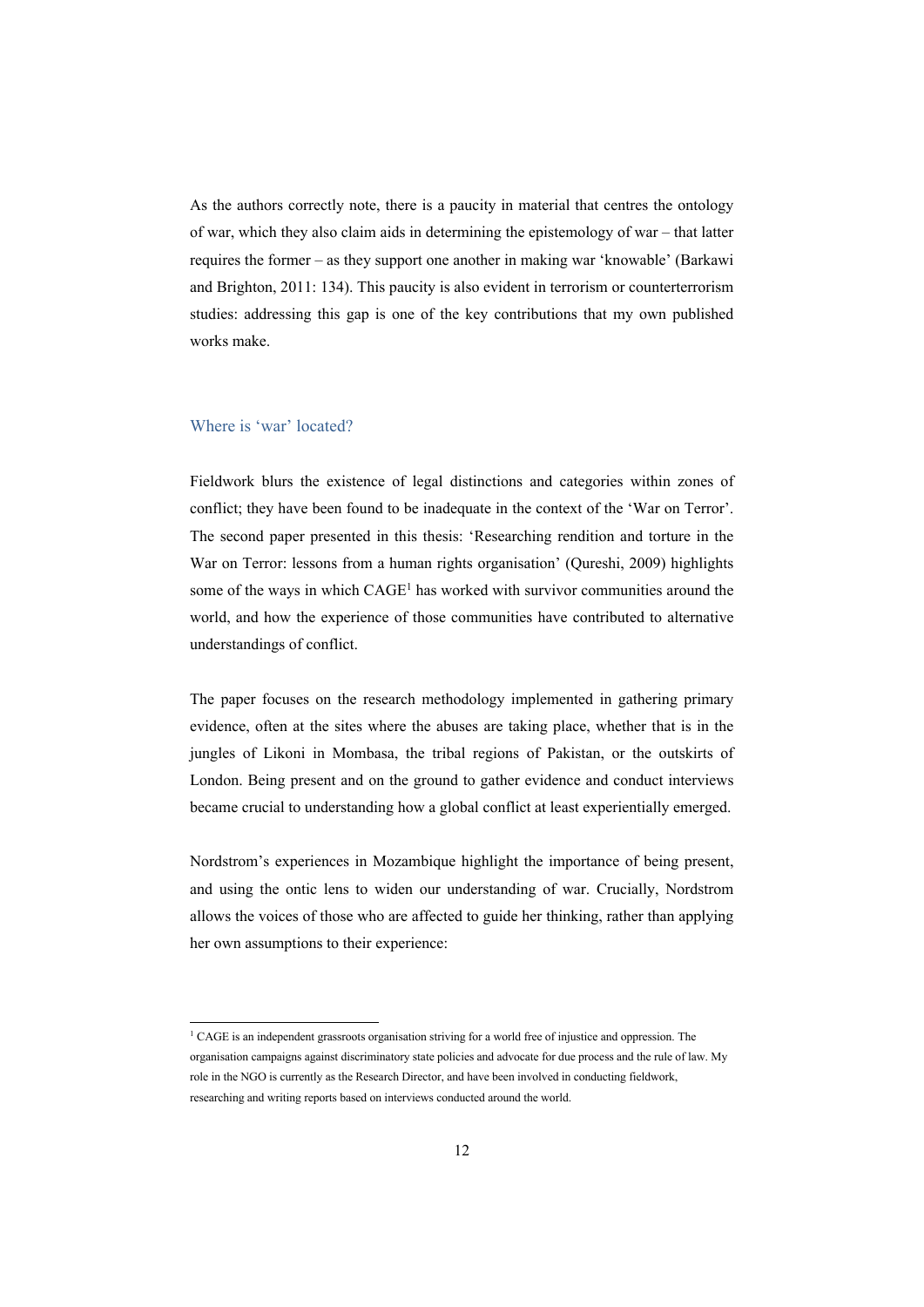"…War is when your loved ones die, when you lose your mother and father, when you see your friends lost and die. War is running, leaving your home and trying to find safe places [most of the children had fled their birthplaces due to the war]. War is always being scared and hungry." Here the children began to tell me about their war experiences in general, tying that day's episode into a larger portrait of "living war" as a reality of life. Then, expanding into the impact of war on their lives: "We can't go to school, we can't go visit our grandparents and cousins, we can't grow up like we want to." (Nordstrom, 1997: 21)

Nordstrom's study places impact within a wider frame of thinking, showing us how, in Brighton's first proposition on the phenomenology of war, "war presents a surfeit of being over knowing." (Brighton, 2011: 102) It is contended in this introduction and in my published works that the War on Terror globalises these very experiences, it disorders by in effect making the entire world a warzone. As proven with early work about those detained at Guantanamo Bay, perhaps nothing speaks of the global nature of the War on Terror and the experiences of war it produced than this one phenomenon (Sands, 2006: 18 and Stafford-Smith, 2008: 122).

As signposted at the beginning of this introduction, the spatial widening of the War on Terror, to make the experience of war one that can take place in non-war zones, makes an important original contribution to terrorism studies. The 'Researching rendition' article presents how a single phone call on the morning of 30 January 2007 resulted in months of investigation, travel across Europe and Africa and ultimately the release of many of the individuals CAGE ended up working for. The human experience of war, as a matter of geography, was not spatially limited to the site of conflict in Somalia, but rather, could be found traversing across the world.

On day one, we assumed we would be representing four British men, who had fled Somalia at the start of Ethiopia's invasion between 2006 to 2007. They fled across the border into Kenya at the start of the fighting, only to be detained by the Kenyan Anti-Terrorism Police Unit, and further questioned by Mi5 during their detention. Due to the environment of the 'War on Terror', raising the prospect of someone being detained abroad illegally did not always result in assistance from the authorities,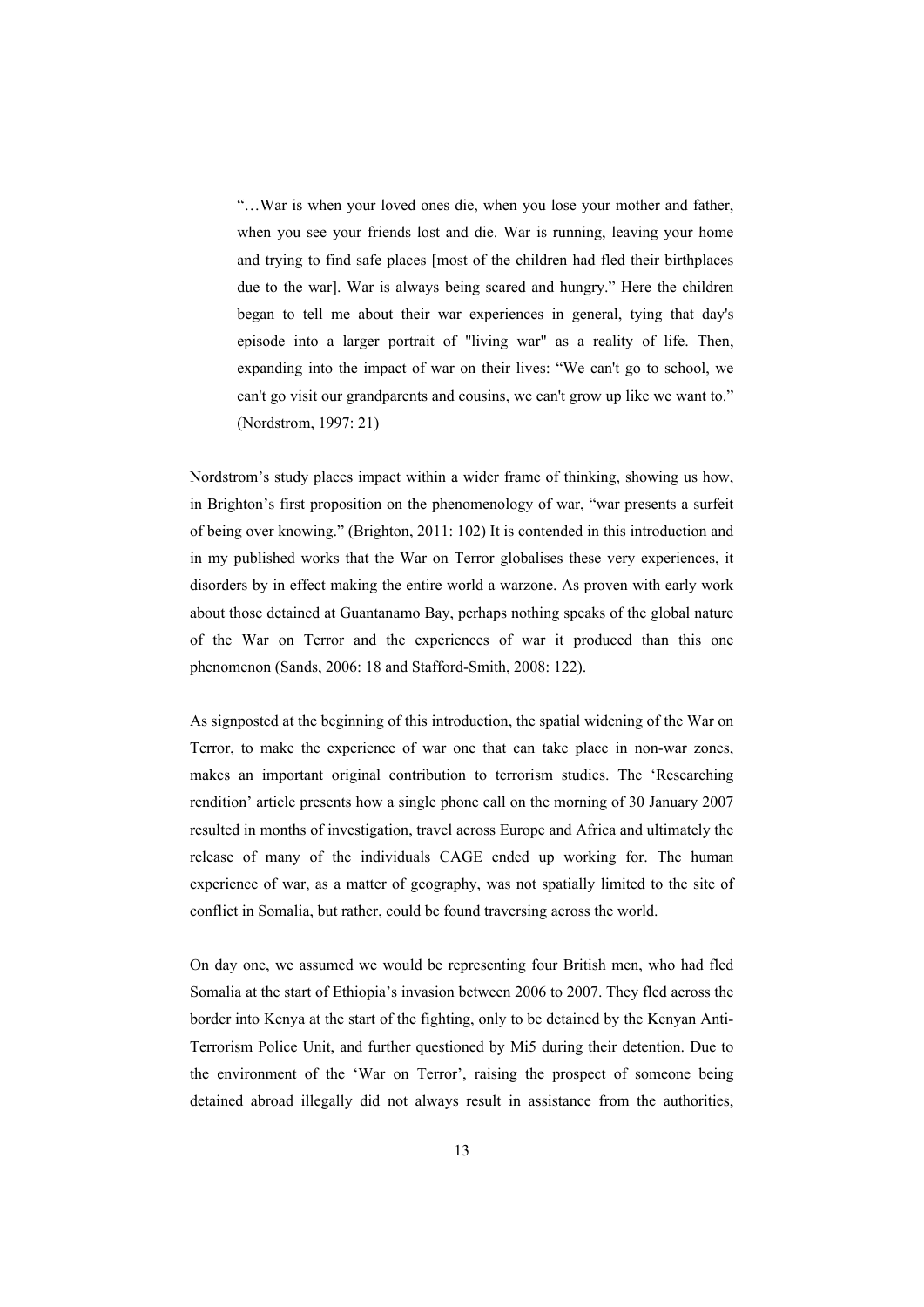rather the conflict abroad could find itself manifested in violent police raids in the United Kingdom (Qureshi, 2009: 370).

The United Kingdom is ostensibly outside of the warzone, but it is contented that a unique feature of the global 'War on Terror' is that it draws victims, their families and indeed bystanders, into the logic of a global war. After having been involved in helping to secure the release of the British men and have them safely returned to the UK, we were able to procure the flight manifests of the rendition flights they had been placed on. Here we found the names of over eighty individuals, men, women and children, from a range of nationalities who had been placed on illegal flights from Kenya to Somalia (from the war they had fled) and then on to Ethiopia. On reaching Ethiopia, it appeared that the global War on Terror had produced a kind of 'best practice' of national security policy in a conflict environment, by using questionable legal terms and housing detainees in cages:

"One of the worrying aspects of the detention of the African rendition detainees was their status on arrival in Ethiopia. Benaouda explained that the first time they were brought before a court in Addis Ababa, the judge explained to all of them that they were investigating whether or not these detainees were 'enemy combatants'." (Qureshi, 2009: 373)

Just as men had been detained in chicken wire cages at Camp X-Ray at Guantanamo Bay, these eighty detainees were detained in similar cages in Ethiopia. Regardless of the status of some of the men and women as potential combatants, there is no possible cause for the children having been processed as potential 'enemy combatants' – a term that is legally vague and not based in any international law precedent within the Geneva Conventions. This fieldwork we conducted makes an important contribution to understanding not only where 'war' is located within the War on Terror but also the different ways in which it manifests itself.

If one of the contributions this thesis makes is that the physical geography of the 'War on Terror' is expanded beyond what we consider to be the 'warzone', the third submission, 'Rules of the Game: Detention, Deportation, Disappearance', extends that notion even further by redefining political geography. As Brighton's second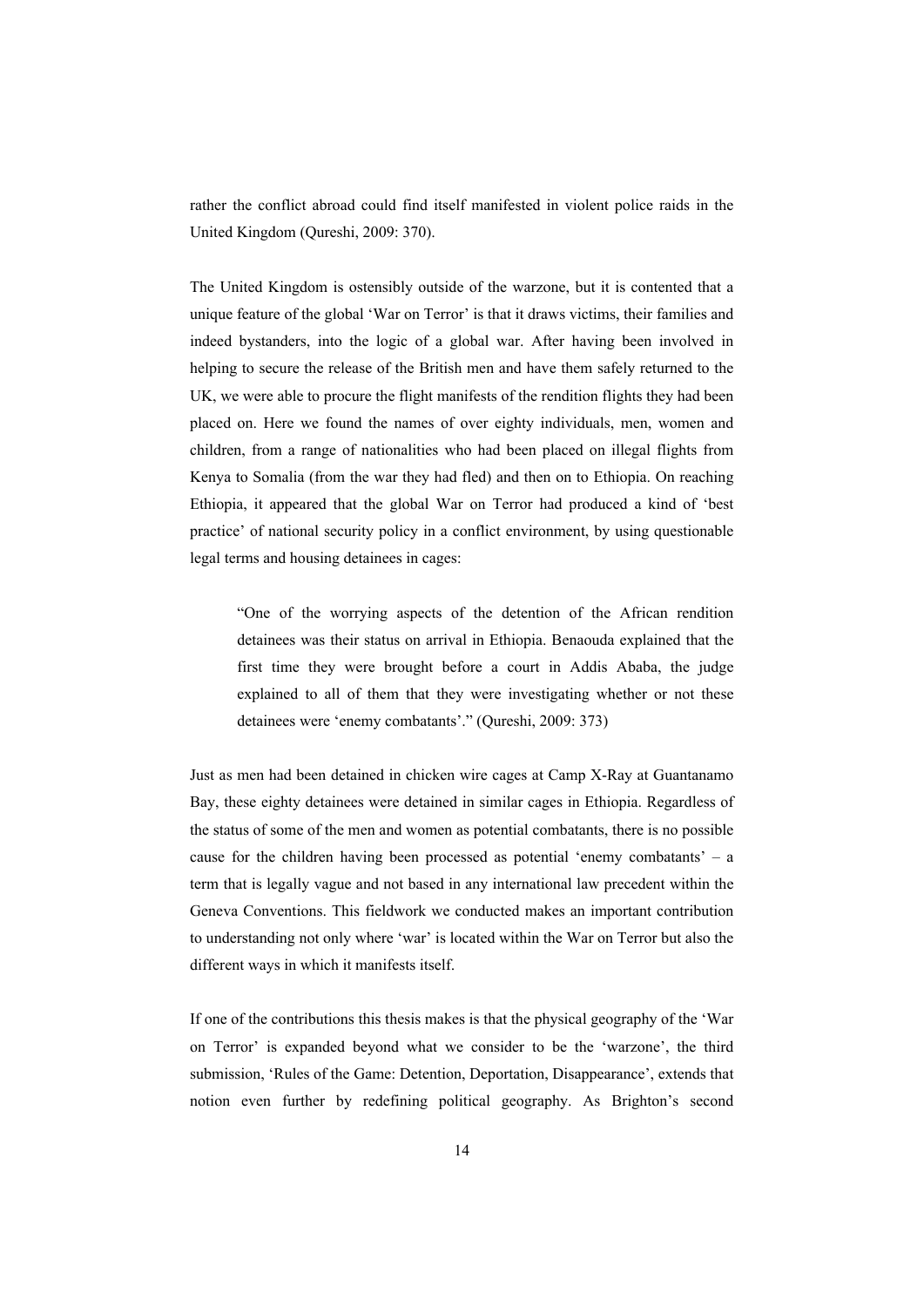proposition informs us, social and political meanings are unmade and remade in war in a way that it is difficult for us to predict (Brighton, 2011: 104).

'Rules of the Game' references the May 2002 declaration by the then US Ambassador to the United Nations, John Bolton, when he declared Syria as part of what he called the 'Axis of Evil'. The presentation, for the view of the public, was that there was a cold-conflict taking place between the US and Syria, one of which President George W Bush said, "States like these, and their terrorist allies, constitute an axis of evil, arming to threaten the peace of the world." (Bush in Qureshi, 2009a: 150) Only four months after John Bolton made his speech, a Canadian man of Syrian origin, Maher Arar, was forcibly placed on a rendition flight from JFK International Airport in New York and handed over to the Syrian intelligence services to be questioned and tortured. Publicly, the two countries were in a 'cold' conflict with each other, but privately, the War on Terror had redefined understandings of alliances and state relations to accommodate a secret relationship in the outsourcing of torture (Qureshi, 2009a: 151).

Arar's case is just one example of how a very public political distance between two countries was bridged by their cooperation within the confines of the War on Terror. Among those declared as part of the 'Axis of Evil' was the Libyan government, and similarly they were involved in the rendition, interrogation and detention programme after having received Abdul Hakim Belhaj from the CIA during a similar period (Norton-Taylor, 2018). I argue that although there is a history of states acting in opposition to their public positions, the apparent binary nature of the War on Terror redefines our understanding of what the relationship between states are in 'combatting terrorism', through hidden cooperation between states seemingly in conflict with one another.

It is worth thinking about Barkawi and Brighton again, as they understand that, "war consumes, reworks, and produces truths," (Barkawi and Brighton, 2011: 139) and so the War on Terror due to its amorphous nature, is perhaps the epitome of this truth production – you can be at conflict with, and at the same time cooperate with another country.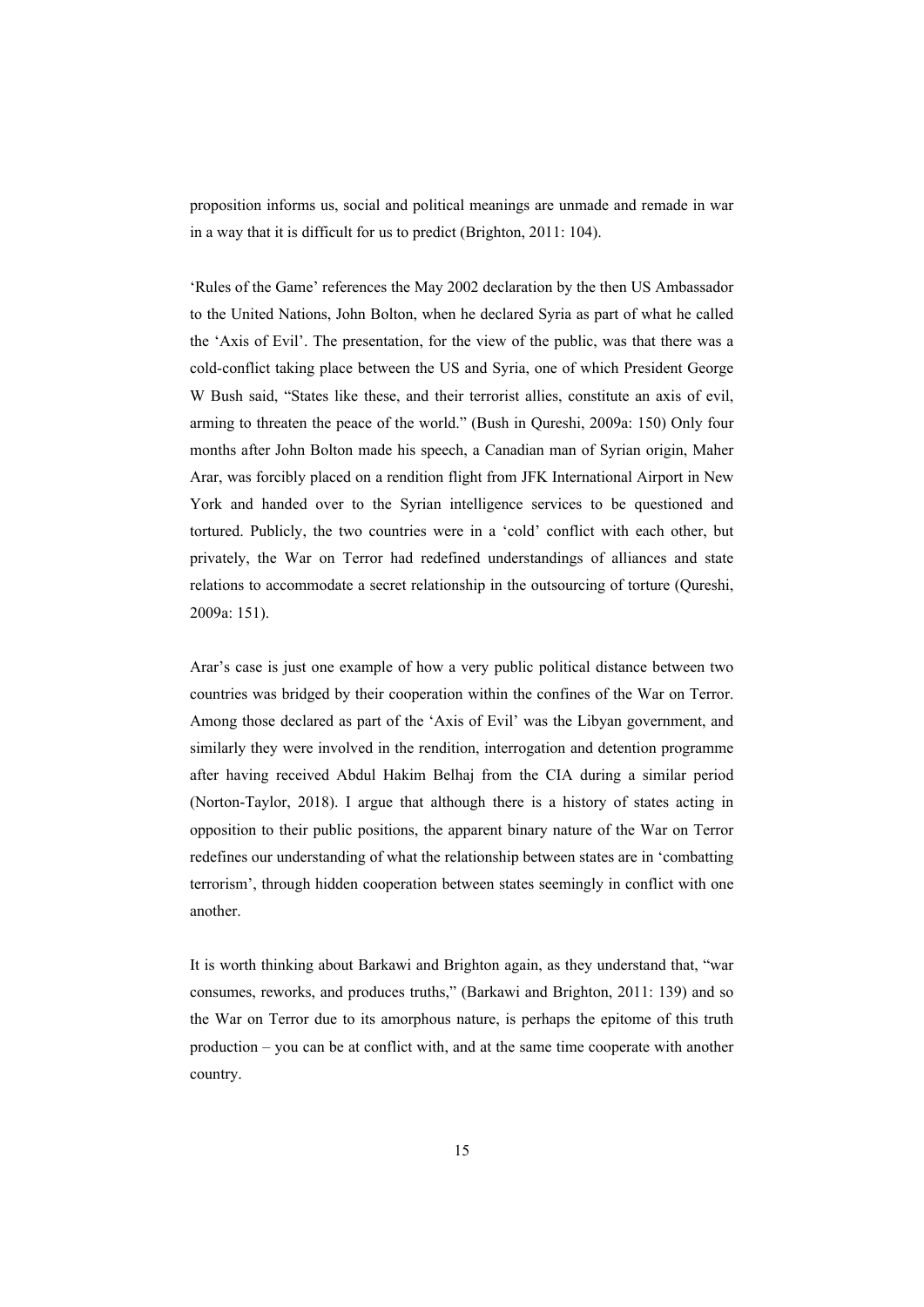Missing within the larger political narratives, however, there is the human impact that the larger 'War on Terror' policies bring. The physical location does not minimise or maximise the impact as the experience can manifest itself in many different ways – drone strikes in Yemen or Waziristan can very much find their repercussions within family members in Western Europe. Similarly, the decision to remove an individual's citizenship in the UK can result in their extrajudicial killing abroad. Christine Sylvester informs us of the multiple ways in which these experiences can manifest, and how researchers play a role in 'accessing' those experiences.

"War experiences come in prosaic, profound, sickening, excruciating, and exhilarating ways, to all kinds of people living inside and outside actual war zones. Experiences of war provide information about what it is, how it operates, who takes part, how they are affected and affecting, and what the politics of war looks like beyond the war rooms of state. To access those experiences takes more than good intentions and interest. It requires that a researcher take a close look at herself/himself and a creative and acute look around at the mundanities and spectaculars, the tears and politics of life that accompany and that shape war." (Sylvester, 2011: 129)

'Rules of the Game', is based on the experiences of those who were impacted by the policies of the 'War on Terror'. The book makes an original contribution to Terrorism Studies and in particular to understanding the War on Terror, specifically because it seeks to highlight the spread of this war across the globe, but also outside of the warzone. By presenting large sections of material taken directly from witnesses, I chose to retain the quality of their own words, over my own analysis, which I seek to intersperse between the testimony. What results is one of the widest demonstrations of the impact of the War on Terror, as other literature is limited by themes (such as torture), or geographical space (such as Abu Ghraib). With interviews with individuals from North America, through Guantanamo Bay, across the African continent and Western and Eastern Europe to the Middle East and South Asia, the book has a breadth of experience that captures the geography of global counterterrorism responses. The 'breadth' however is not limited to geography, but also policy, as the logic of profiling suspects on the streets of London is linked to the unlawful kidnapping and selling of detainees abroad. At a policy level, the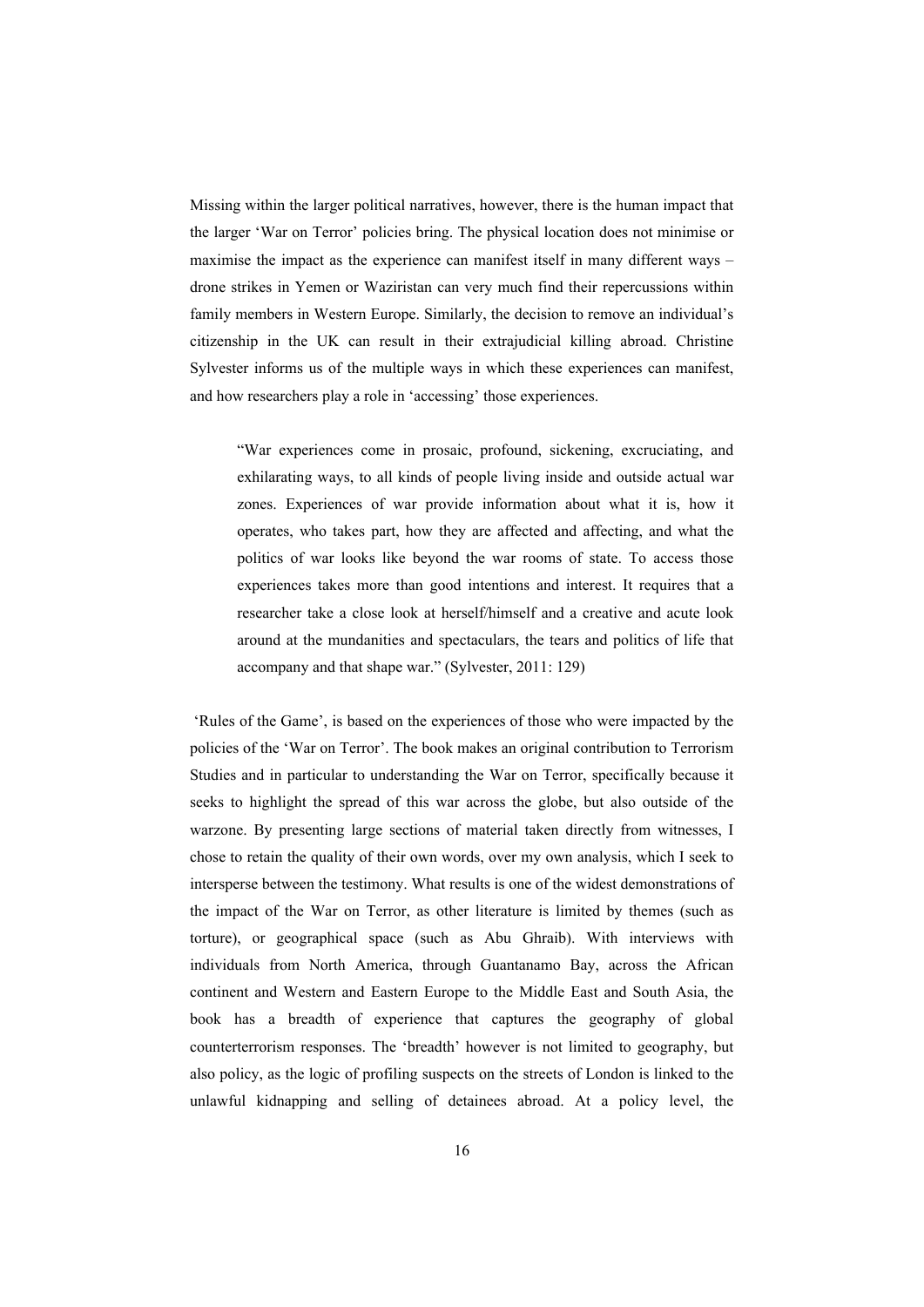contribution presents empirical evidence of a wide range of policies and practices that are all interconnected through the War on Terror.

The book tells of fourteen-year-old Zahra Paracha in Pakistan, whose father Saifullah Paracha remains at Guantanamo to this day:

"My friends are all occupied in stuff like 'does this shawl look good on me' and they model in front of the mirror for like hours…and I'm looking at stuff like Lebanon and Israel war and I know if I ever mention it to them, they will have the dumbest look on this planet…and I wouldn't blame them because they're not really that old, they are only fourteen and when I realise that I am only fourteen then I realise there is something wrong with me." (Qureshi, 2009a: 125)

Zahra is attuned to the disordering of her own life due to the detention of her father. Her experiences have placed her within a context where she has understood that the loss of access to her father, has placed her in a wider narrative that exists outside of 'normal' teenage life. Her life itself has become a repository of meaning. The impact is not always psychological, it can also be physical and therefore transport the conflict more directly to the subject. Campaigning for her Bosnian husband, Boudella Haji, who was detained at Guantanamo Bay, Nadja Dizderavic would conduct long vigils outside of the Bosnian parliamentary buildings after his unlawful kidnapping and rendition. In her view, her activities resulted in violence being directed against her by unknown foreign men:

"That man who was beating me, he was speaking English very quick and he was saying all bad words he was swearing…When I kick the guy, he raised his head, his eyes were bloody like an animal he took my head and hit me on the wall three times and kicked me in the stomach. Last thing I remember, because the stomach hit was so strong I was about to lose consciousness, he said that I have 'salaam' from Bush." (Qureshi, 2009a: 169)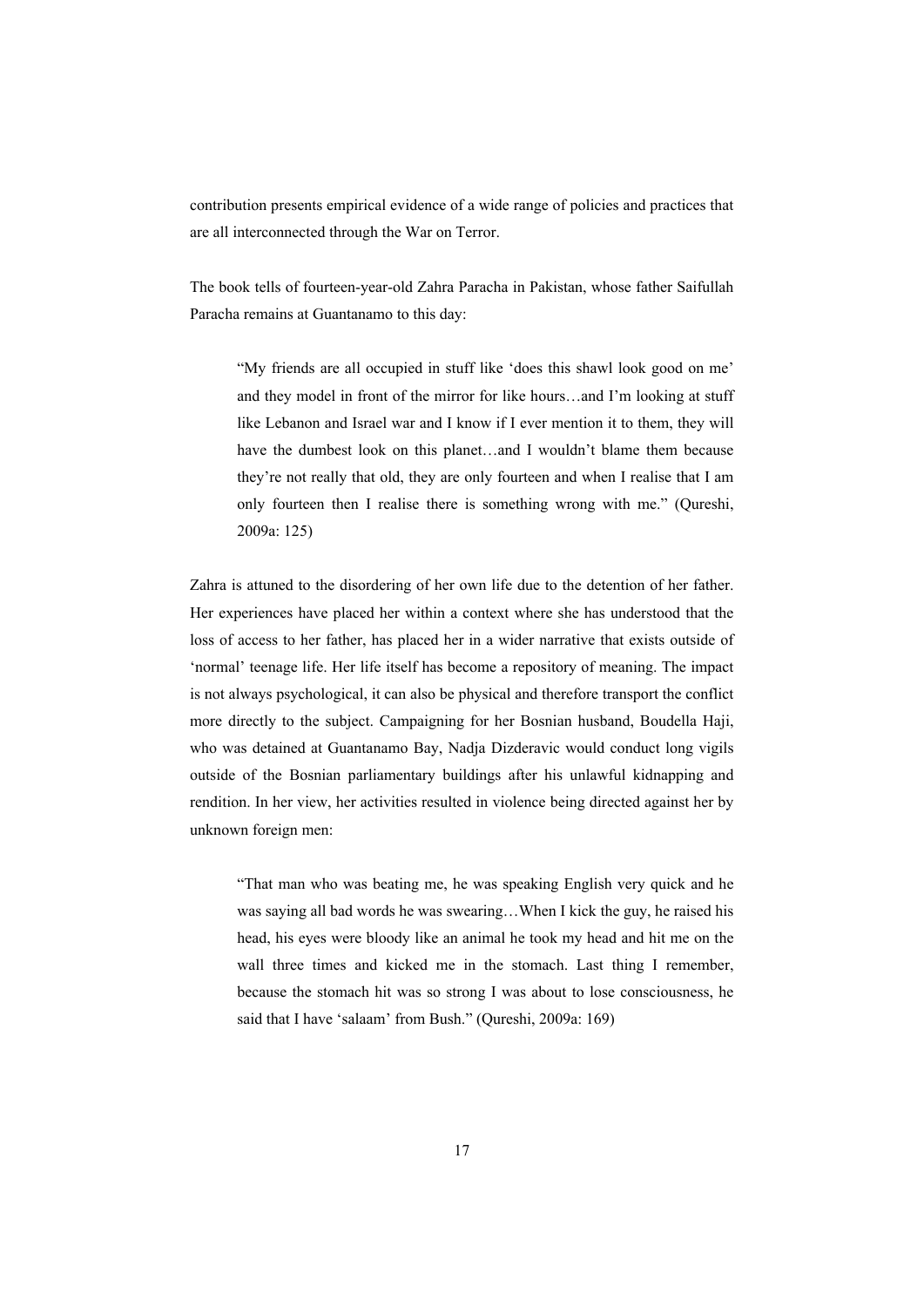#### Temporal parameters of the War on Terror

The above examples all point to the space of the War on Terror having been expanded to encompass the whole world. Thus, as part of counterterrorism policies, any location can be brought within the logic of its global emphasis. This thesis however by focusing on the experience of the War on Terror also broadens its time beyond what has been traditionally understood.

Within the context of the War on Terror, it was in fact Bosnia that became ground zero for the US response to the attacks of 11 September 2001. The legal and academic community largely focus on the American invasion of Afghanistan as being the starting point of the War on Terror response. However, a key contribution that this thesis makes and within the book, is that Bosnia became the first site of the 'war' manifesting itself with the detentions of three Bosnian men. This changes how CTS understands the US response to 9/11, as no longer can it be claimed that Afghanistan, that is the invasion of a country and the toppling of its government, is ground zero of the War on Terror; rather it was the identification of suspects globally, as part of a programme of rendition, detention and torture. The practice of rendition, detention, and torture precedes the practice of invading "terrorist safe-havens."

Indeed, On 24 September 2001 Abdel Hakim Khafagy, a 69-year-old Bosnian citizen was detained and taken to the US military base at Tuzla, Bosnia. The following day Nihad Karsic and Almin Hardaus were to share the same fate:

"They did not allow me to sleep as it was regulation…They were putting me through sleep deprivation. This went on for many days. In the first few days it was very intensive, soldiers were coming, they were shouting at me terrorist and so on." (Qureshi, 2009a: 172)

For Karsic and Hardaus, their experience of detention and violence at the hands of US soldiers was not limited to wrongful allegations against them, but carried through to their release – the experience of war remained with them. Within the 'Rules of the Game', the idea of being in the "wrong place at the wrong time" pervades the War on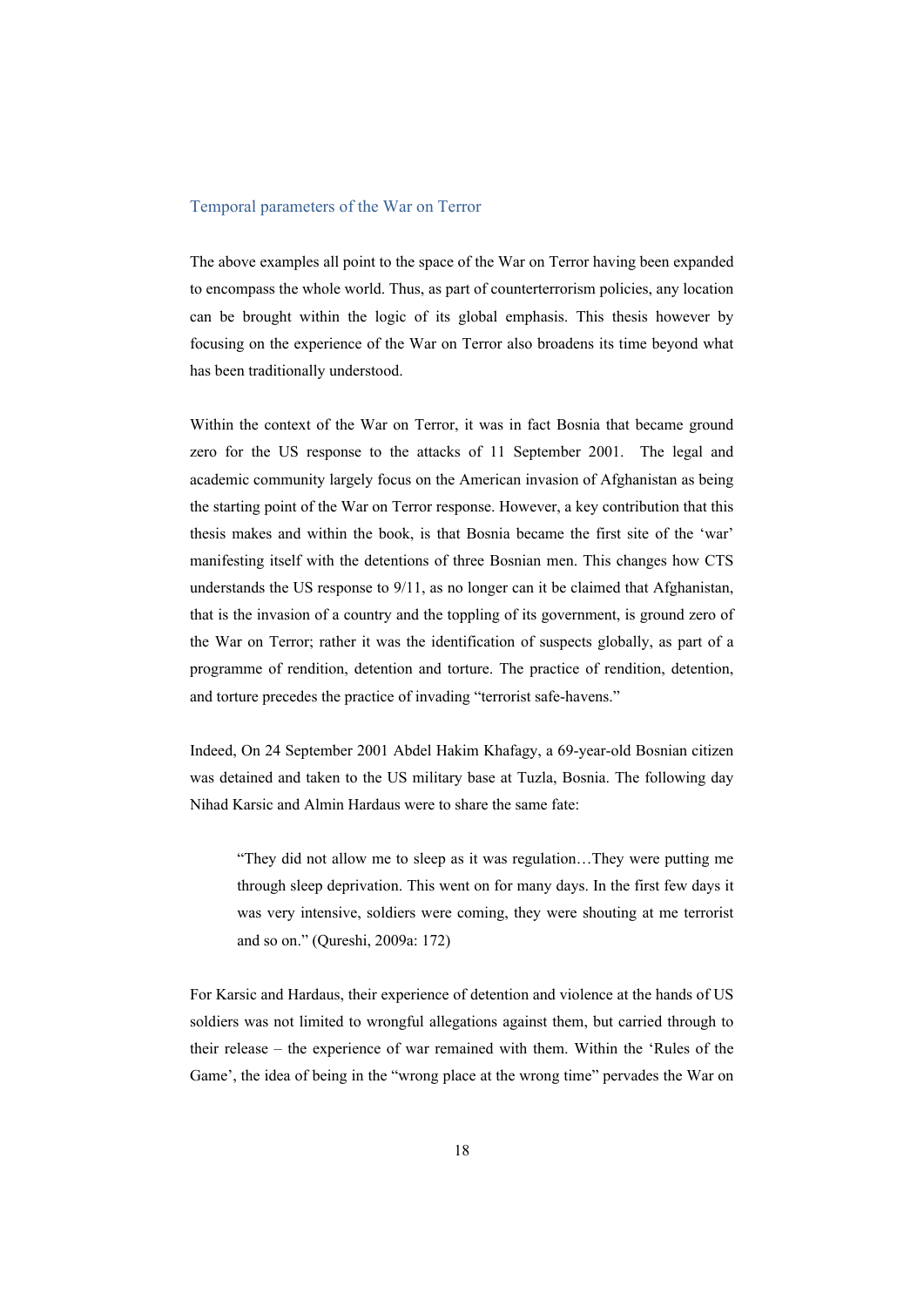Terror's counterterrorism lens, as individuals all over the world are documented to have suffered due to national security concerns. As already highlighted above in the contribution on Sageman's work, a global policy has been developed to impact large populations placed under suspicion, with wide-ranging consequences for those who are innocent. This extends our understanding of the way in which an epistemology that is counter-productive, can have devastating consequences, particularly when the impact of those policies are not understood through the experience of survivor communities. Critical Terrorism Studies and Terrorism Studies, by placing the experience of the human at the centre of their understanding, will come away with a better-informed appreciation of how policy can potentially be counter-productive.

In questioning her own assumptions about the experience of war, Harmonie Toros engaged in an exercise with her students to try and understand how they conceived of the experience of war, outside of the warzone, "pushing against the widespread assumption in IR that they could not be bearers of war experience" (Toros et al, 2018). Although the range of student responses were fascinating to reflect on, for the purposes of this discussion one respondent stood out in particular. Yasmeen Omran described her experience of returning 'home' to the UK just after the Charlie Hebdo attacks with her partner from Amsterdam. After she is stopped under counterterrorism laws, Omran's reflections are interesting, as her life choices had convinced her that it was not possible for her to be profiled in the way she was under Schedule 7 of the Terrorism Act 2000 (Toros et al, 2018). For Omran, the 'War on Terror' subjected her to an experience of war, one that took root at a cultural level:

"What I was experiencing was so surreal after years of television and online newspapers fooling me to believe that it could never happen to someone like me… I found as a Muslim and Arab, I no longer needed to inhabit or have roots in states of war or dress in my religious garments to be placed in the box of potential terrorist. My identity and my appearance had condemned me to fight for my right to simply exist within this state without some sort of ulterior motive." (Omran in Toros et al, 2018: 5)

Omran is a British national, who was returning home from holiday, and despite that, was made to feel like a threat to the UK. There are layers to Omran's case, as it tells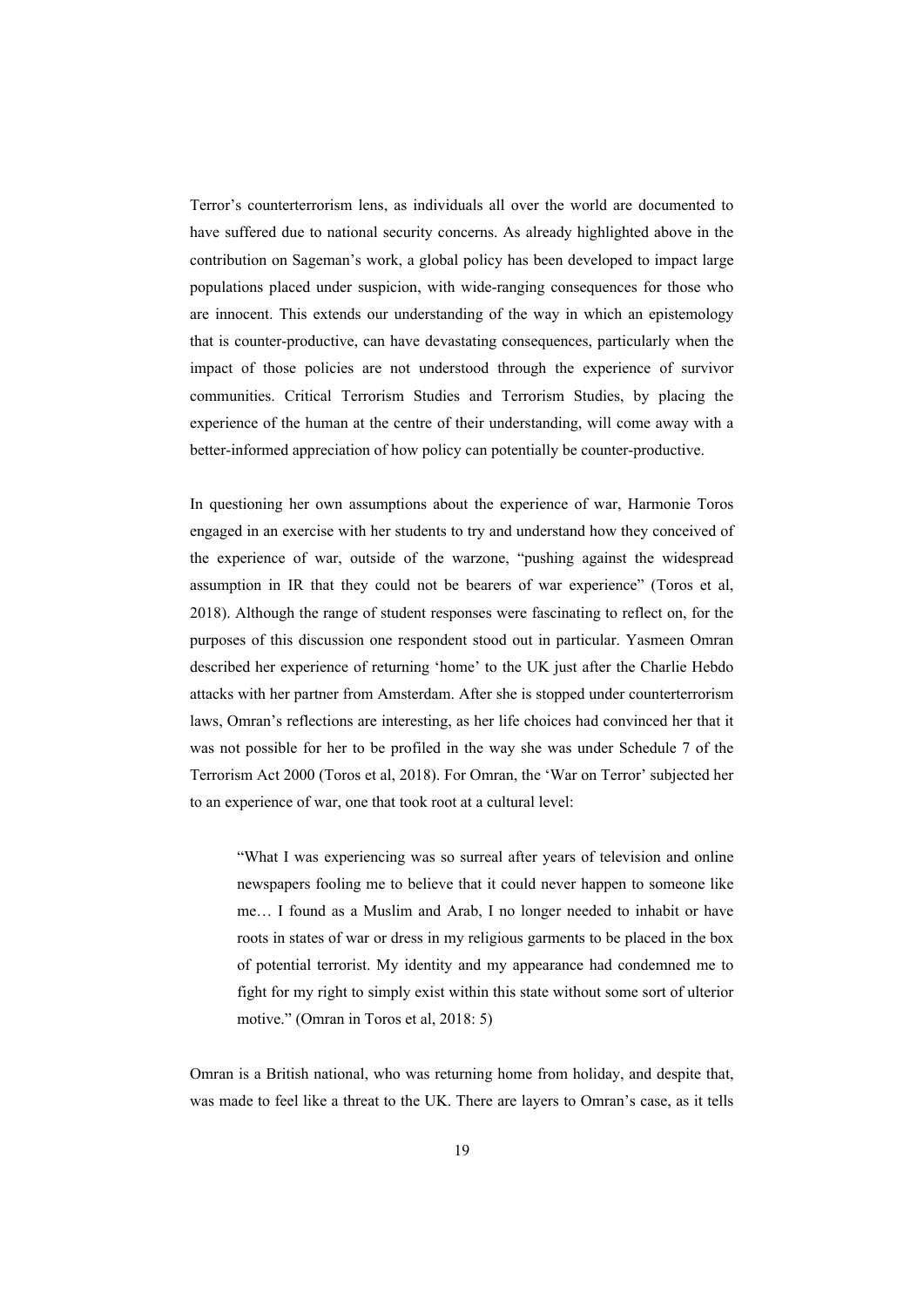us 'where' the War on Terror can be located, but also, as an experience of war, 'when'. Until that moment of detention, Omran was not aware of the relevance of the War on Terror's policies in her life, but it arrived and became part of her lived experience at the airport.

Similarly, in September 2002, Moloud Sihali was detained by the government and placed under harsh restrictions that controlled his movement outside of his home, despite not having any connection to terrorist activity. Sihali described himself as someone who was irreligious and so did not fit a profile, and yet was still targeted for being simply foreign (Qureshi, 2009a: 34).

The War on Terror has created layers of war experiences for those who are suspected within the prism of its logics. The violence that occurs, takes place at many different levels, as Galtung describes, from direct violence to structural violence to cultural violence (Galtung, 1990) – these are all forms of violence that reinforce and support the logic of one another in the context of the War on Terror. 'Rules of the Game: Detention, Deportation, Disappearance' presents the breadth of these experiences, as individuals find themselves fundamentally changed by the War on Terror.

This section and the one prior to it argue that my work has extended the War on Terror beyond previous understandings by investigating its lived experience. In particular, it has been extended spatially to include the entire globe as a potential site of war experience, but also temporally. In the context of the UK, for instance, daily life might not seem so much of a conflict, until you are stopped at an airport, an instance of a 'how' and 'when' of the War on Terror, for the individual, has arrived and located them.

What the work contributes, is the understanding of the subject of the War on Terror being far more diverse than otherwise might be imagined. As Shane Brighton's second proposition informs us, the political and social meanings of these subjects are permanently changed by their interaction with the War on Terror, even if the impact of the counterterrorism policy is not direct but felt through the trauma of being a family member of the one impacted. Zahra Paracha and Yasmeen Omran understand that things have changed for them, but with it comes the difficult acceptance that it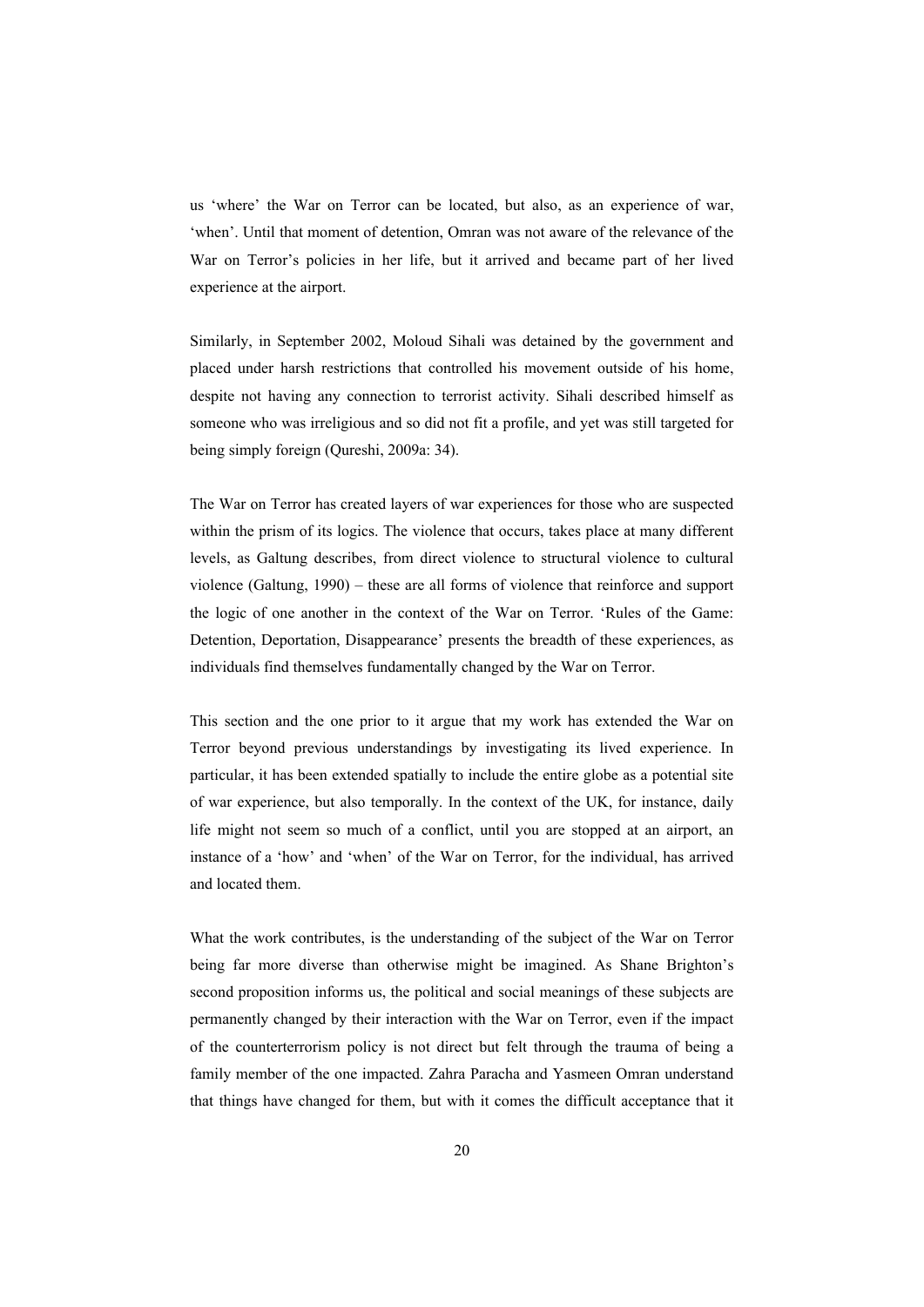has not only unmade them, but remade them into someone different, someone separate.

#### The self-reinforcing war experience

The fourth contribution to this thesis focuses again on the 'how' of the War on Terror through a matrix I put forward in the book chapter, 'The UK counter-terrorism matrix: Structural racism and the case of Mahdi Hashi' (Qureshi, 2017b). This draws together 14 years of CAGE's experience in the field and studying the UK's policies of the War on Terror. The chapter offers the first complete map of how all aspects of British counter-terrorism policy intersect and reinforce one another. This is the first time that any organisation has sought to map policies from intelligence sharing exercises with foreign agencies to civil sanction policies such as citizenship deprivation to the 'pre-crime' policy of Prevent.

Although it would have been possible to present this chapter in more abstract terms, in designing the matrix, I was able to test its validity and logic by running fifty of my real-life cases through its flow system. By the time I arrived at the version I presented in this chapter, I had a 100% rate of accuracy across the cases I ran. In some instances, a suspect would be detained abroad, and so their case would be followed through the flow system until they arrived in the UK, and then chart their experience afterwards. In other circumstances, the individual might be suspected in the UK, only for them to travel abroad and be impacted by the domestic suspicion.

This matrix presents an original contribution to research on counterterrorism policy in the UK. When terrorism experts and indeed, even the formal government appointed position of the Independent Reviewer of Terrorism Legislation assess counterterrorism policies, they separate them as disparate elements with no interconnectivity – so Prevent policy is seen as independent to deportation orders or citizenship deprivation orders. In reality, these are closely linked and it is a failure of the way in which they are assessed that allows abuses to take place across the spectrum. This chapter contributes to the understanding of Critical Terrorism Studies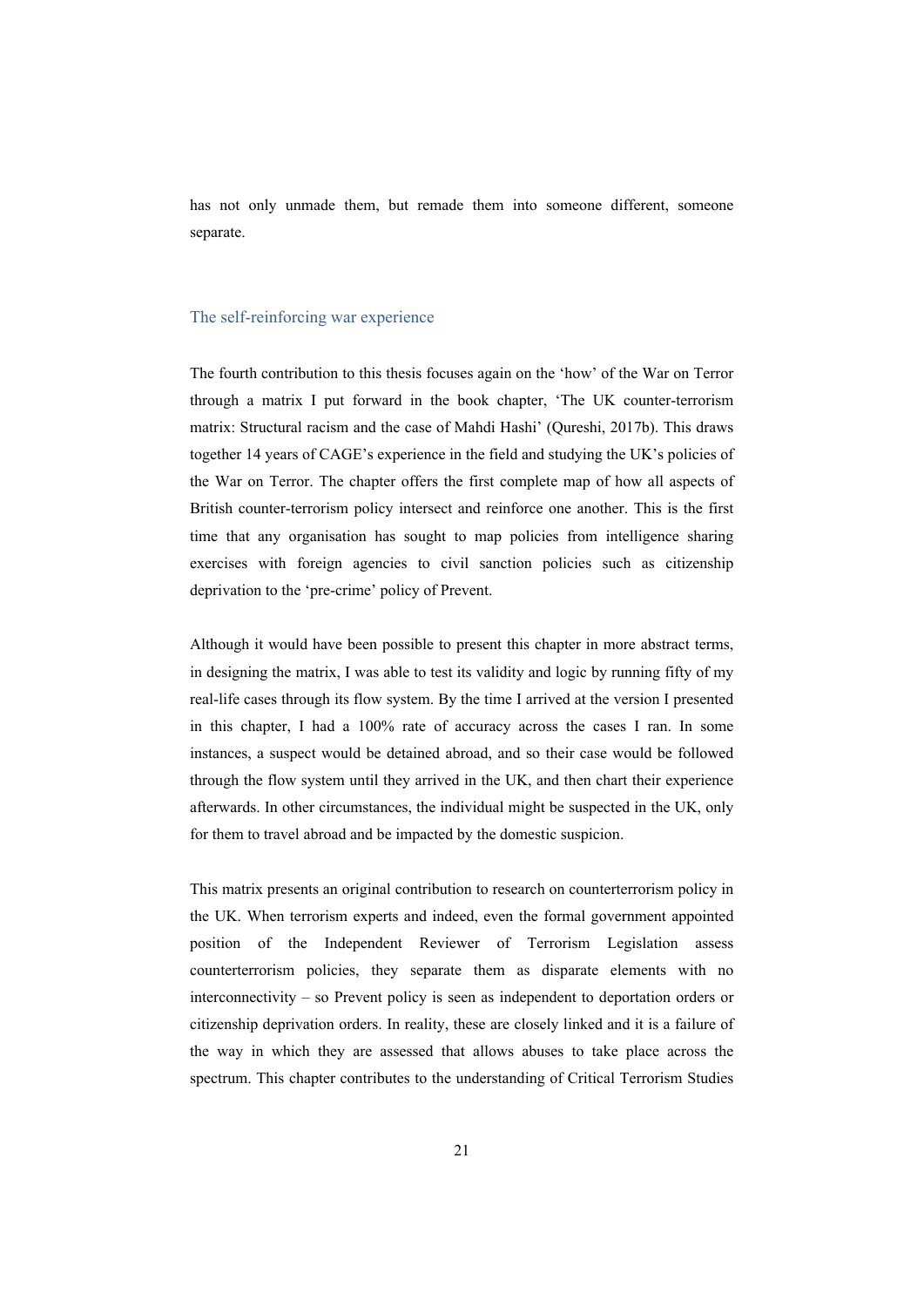by UK counterterrorism policy and practices by showing how these policies have an internal logic that reinforces the single parts of the system.

"Where foreign nationals have not committed any crimes, they can be deported (or subjected to other sanctions) under secret evidence based on arbitrary orders. Where UK nationals have not committed any crimes, they can have their citizenship removed (and other sanctions) over an arbitrary allegation of extremism. All of this works to provide the UK government with wide powers to be able remove perceived threats, even where those threats pose no imminent or long-term danger to the security of the UK." (Qureshi, 2017b: 81)

Although his case does not touch every single part of the system, in the chapter I decided to focus on the case of Mahdi Hashi due to the volume of points of intersection his story had to the matrix both in the UK and abroad. The purpose of the chapter was to present an understanding of the intersection and violence of policy. Nevertheless, its significance could not be fully understood except through a human story with Hashi's being particularly compelling.

At the age of sixteen, Mahdi Hashi was detained in Egypt being accused of numerous crimes including of being involved with Chechen *mujahideen* – unlikely considering his recent completion of GCSEs in the UK and only having recently arrived in Egypt in 2006. Instead of being assisted by the British consular authorities as a minor, Hashi felt he was being interrogated by the very people whose duty it was to assist him:

"…how I felt at the time, that they are trying to make me admit something, to make me say it first. I was speaking to the embassy they were trying to ask me why I was here, 'The Egyptian authorities are telling us something else.'" (Qureshi, 2017b: 83)

Mahdi Hashi had been brought by the Egyptian and British authorities into the War on Terror by using his vulnerable position in order to interrogate him. Even on Mahdi's return to the UK, instead of providing him with medical or psychological services based on his experience in an Egyptian prison, he was held for hours at the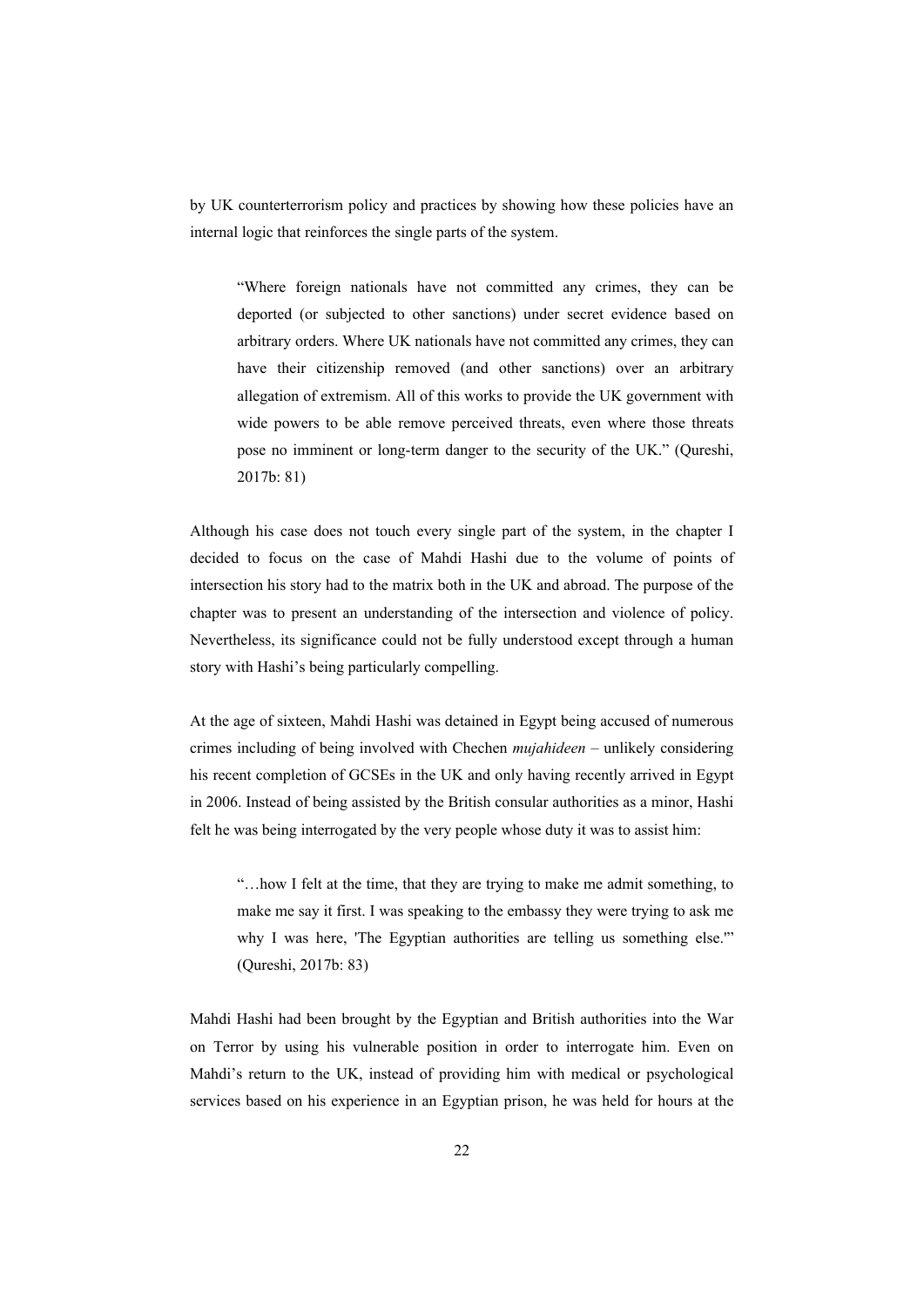UK airport as a minor and interrogated about his beliefs with his DNA being forcibly taken (Qureshi, 2017b: 83). As with the experience of Yasmeen Omran, the entry or exit at any UK port has become a moment of tension for many who are identified as being Muslim, and on some occasions even those who are not. The powers as they are used under Schedule 7 of the Terrorism Act 2000 have been used well beyond the requirement that the border agents suspects that an individual has been involved in the commission, preparation or instigation of an act of terror. As I describe in the book chapter through direct interviews with those from Mahdi Hashi's community, the war experience of Yasmeen Omran and those I have interviewed was a common one, as the affected individuals found themselves in a state of conflict with the state. (Qureshi, 2017b: 84-86)

Despite the many attempts to coopt or coerce Mahdi Hashi into working for the security agencies, attempts that can only be described as a programme of harassment, eventually he felt compelled to leave the UK. The matrix uniquely is able to chart how Mahdi's experiences with stops at the airports and the programme of harassment all contributed to his designation as a threat. Once abroad, the matrix shows how Hashi was moved into a different section, where the untested allegation of 'Islamist extremism' was enough to deprive him of his citizenship, resulting in his torture and rendition at the hands of the US. (Qureshi, 2017b: 90)

Mahdi Hashi moved through different stages of his experiences of the War on Terror in the course of his travels since the age of sixteen. From his torture in Egypt, to the profiling and harassment in the UK, to the detention by al-Shabab in Somalia for allegedly being a spy, to the detention, torture and rendition by the United States – his case stands as a noteworthy example of how the logics of counterterrorism policy of the War on Terror creates a self-reinforcing war experience. The matrix makes an original contribution to knowledge in the field of Critical Terrorism Studies as it allows researchers and policymakers to see how the repercussions of policies can travel and have unintended consequences. While a specific policy on its own might appear to have some merit, when placed within the larger structure, it can instead reinforce areas which are already impacting on communities in negative ways. For example, in an environment where counterterrorism policing was already prevalent, the introduction of pre-crime, as will be seen below with the case of Umm Ahmed,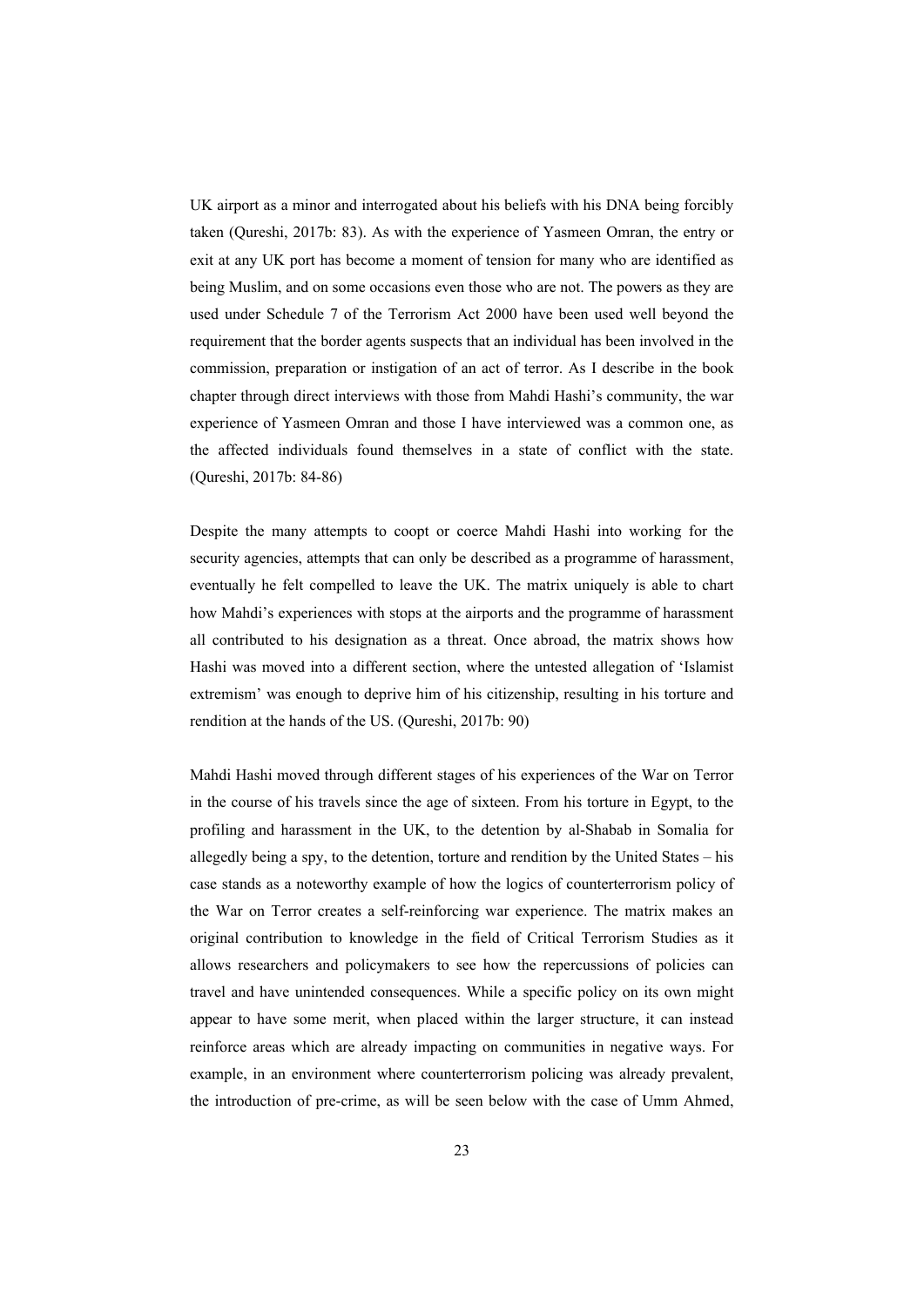provides an extra layer of abuse that while seemingly separate, is completely connected to the larger system.

The chapter provides us with a view of how Hashi found himself being the subject of the structural violence of the state. However, Galtung allows us to extend structural violence, by helping us to understand that there is a third category of violence that is 'cultural' (Galtung, 1990: 291). As counterterrorism policy moves into the world of ideas through international programmes known as Countering Violent Extremism (CVE) and in the UK context, Prevent, the notion of cultural violence (Galtung, 1990: 298) connects and reinforces existing systems of direct and structural violence.

As we have seen throughout this introduction, the War on Terror exceeds the boundaries of the traditional conflict, in terms of space and experience, but also in terms of its meaning. Barkawi and Brighton provide another layer to this understanding, by considering 'liberal modernity' as a 'civilisational' starting point in considering 'war', that it actually attempts to bracket and construct it in a 'normative register' (Barkawi and Brighton, 2011: 141). If liberal modernity is the constructing force, then where does this leave the experience of the victims or survivors, but more importantly, the experience of being the subjects of that construction?

'PREVENT: creating "radicals" to strengthen anti-Muslim narratives' (Qureshi, 2015) places a case within a wider context and narrative about the UK government's Prevent strategy. The piece argues that on 5 February 2011, former UK Prime Minister David Cameron gave a speech on security in Munich where, unlike Sageman, he places the blame of 'Islamist terrorism' on ideology over all else:

"At the furthest end are those who back terrorism to promote their ultimate goal: an entire Islamist realm, governed by an interpretation of sharia. Move along the spectrum, and you find people who may reject violence, but who accept various parts of the extremist world-view including real hostility towards western democracy and liberal values. It's vital we make this distinction between the religion and the political ideology." (Qureshi, 2015: 182-183)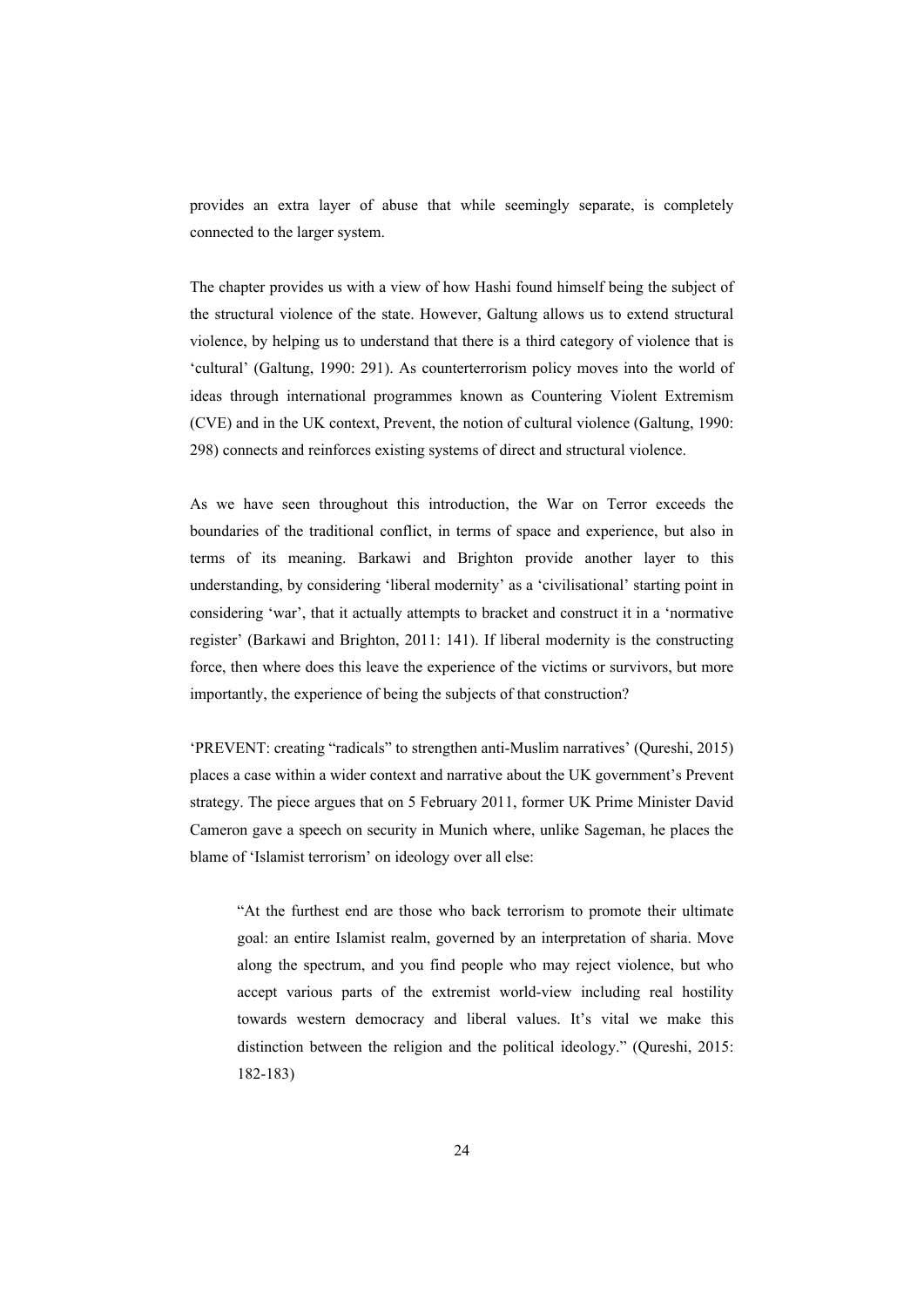By placing the idea of a 'conflict' outside of politics and into the realm of ideas, Cameron effectively contributes to the weaponisation of narratives and language, by establishing a counterterrorism epistemology – one that is not without consequence for the experience of those who will feel its effects.

At the centre of the piece is an interview conducted with Umm Ahmed (not her real name) that shows how an individual, who was never considered to be a threat to the UK, was not only convicted of a terrorism offence, but also placed through a mandatory 'deradicalisation' programme. Although the matrix was developed years after the publication of this piece, it extends the ideas of the matrix by showing how counterterrorism legislation prosecutes individuals for non-violent offences, and then internally reinforces the notion of a threat, despite no threat having existed.

This piece provides a unique contribution to narratives that surround the War on Terror and the way they are deployed, particularly in the space of 'ideas' – the 'war' moves from the space of violence to one of narratives, but ultimately back to violence. Nordstrom describes the breadth of how we understand violence:

"*Violence is culturally constitutive.* Its enactment forges, in fact forces, new constructs of identity, new socio-cultural relationships, new threats and injustices that reconfigure people's life-worlds, new patterns of survival and resistance." (Nordstrom, 1997: 141)

In 2012, Umm Ahmed was charged with possession of a terrorism publication, what is known as a strict liability offence – requiring no intention – just mere possession of a magazine meant that she had committed an offence. Due to her relationship to others who had been convicted of terrorism, Umm Ahmed was advised to plead guilty to the offence by her solicitor, explaining that a jury would not be willing to see her as an individual. In his comments during her sentencing hearing, she was told by her judge:

"She is of good behaviour and a good Muslim. Against this background, I accept on the evidence before me that this defendant gathered together the contents of the SD card in order to explore and understand the charges which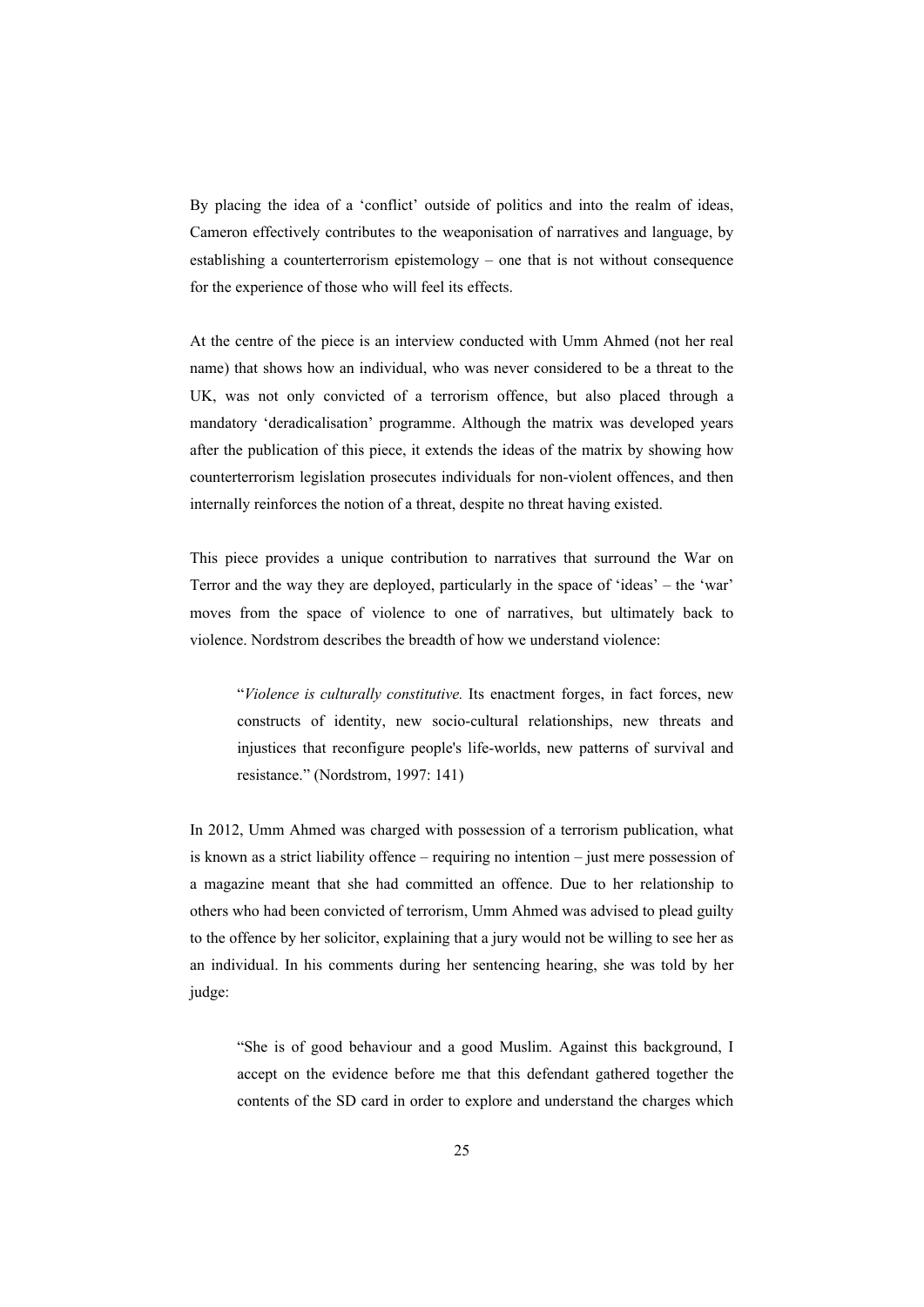her brothers faced. There is no evidence that she was motivated by their ideology or was preparing to follow them." (Qureshi, 2015: 186)

Umm Ahmed describes how, despite this statement by the judge, he went on to describe his uncertainty as to whether or not she might have been a "fellow traveller" with her brothers, and so handed down a 12-month custodial sentence, in order that she be forced to go through a mandatory deradicalisation programme under Prevent. This case is an important example of how the perception of threats within counterterrorism are reinforced through cases such as a Umm Ahmed's, where individuals who have no intention of causing harm, become terrorism conviction statistics, but also examples of 'successful' deradicalisation.

Where does this leave Umm Ahmed though? When we consider the human experience of 'war' and the way in which the global War on Terror has been constructed, it is informative to know how she conceives of her place within it:

"After all of this has finished for me, personally, I do believe that they have completely overestimated the threat that is posed, and their response is completely disproportional. I think that the security agencies have lost all control of the "war on terror" and have lost sight of what they were after in the first place. It is no longer about dangerous Muslims, but the ideology of Islam itself – and that is the one thing that they cannot contain, they don't know how to contain it." (Qureshi, 2015: 190)

Returning to the idea of the UK's counterterrorism matrix that I presented in the book chapter discussed above, Umm Ahmed's case presents the experience of the War on Terror at a level that is constituted outside of even notions of countering violence, to countering ideas. During the interview with Umm Ahmed in 2014, she spoke of the 'deradicalisation' tools that authorities used against her in prison. Among these tools was a psychological one called the Extremism Guidance 22+ (ERG), a tool that had not been publicly written about in terrorism policy literature. Umm Ahmed described her experience with the ERG in prison: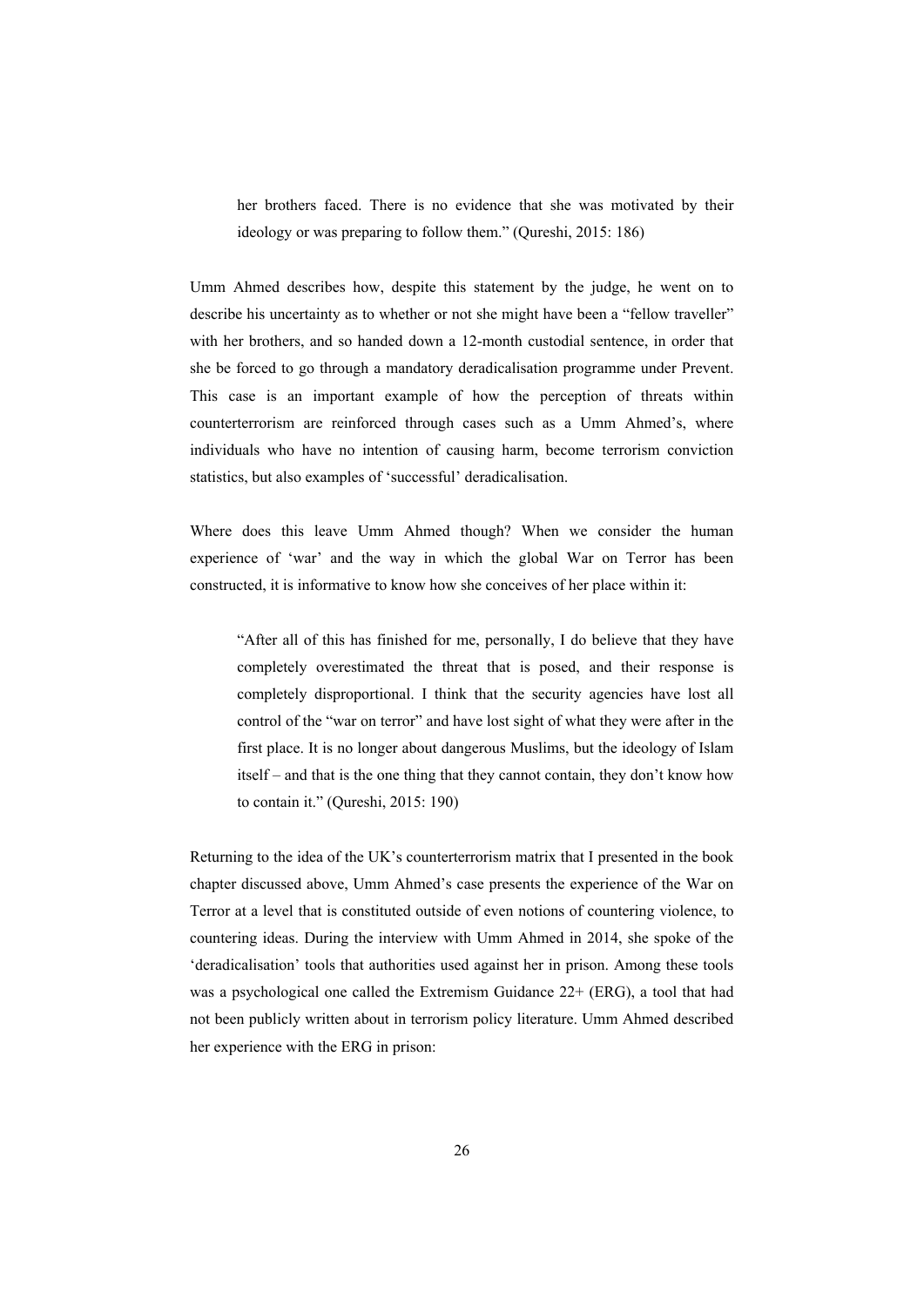"I remember when they conducted my assessment, they explicitly stated that they did not consider me any kind of threat, or that I saw the UK public as a target or enemy, but during the ERG they were keen to know about my feelings on proscription of organisations…They asked about al-Muhajiroon, and I explained that under their categorisation, then yes they could potentially be proscribed, but then I said that the same standard should be applied to the EDL. The woman conducting the interview said she agreed with my viewpoint and that the EDL was a dangerous organisation – however – she still wrote into my record that I displayed having an "us versus them" mentality." (Qureshi, 2015: 189)

Umm Ahmed's reference to the ERG highlighted that psychological tools were being developed in order to 'deradicalise' Muslims, based on some form of peer-reviewed science – but hidden behind layers of national security secrecy. This is explored more fully in the final contribution to this thesis, the journal piece 'Fight the Power: how CAGE resists from within a "suspect community"'.

#### 'Peace' is 'war'

The final contribution of my published works takes the investigation of 'how' the War on Terror manifests itself further, by showing that the theory and practice of counterinsurgency policies within conflicts abroad are brought to bear in a peacetime domestic situation at home – leading to an experience of war at community and organisational levels. Within the law, peace has been described largely through the absence of a conflict of hostilities, usually between two belligerent states (Schwarzenberger and Brown, 1976: 156) However, Brighton (2011) along with Barkawi (2011) help us to understand that our understanding of peace in war studies, has been limited by our understanding of both war and peace – in my mind this is particularly so in the context of the War o Terror. As Angela Davis captures, the wide-reaching impact of the War on Terror can be seen as part of militarisation globally: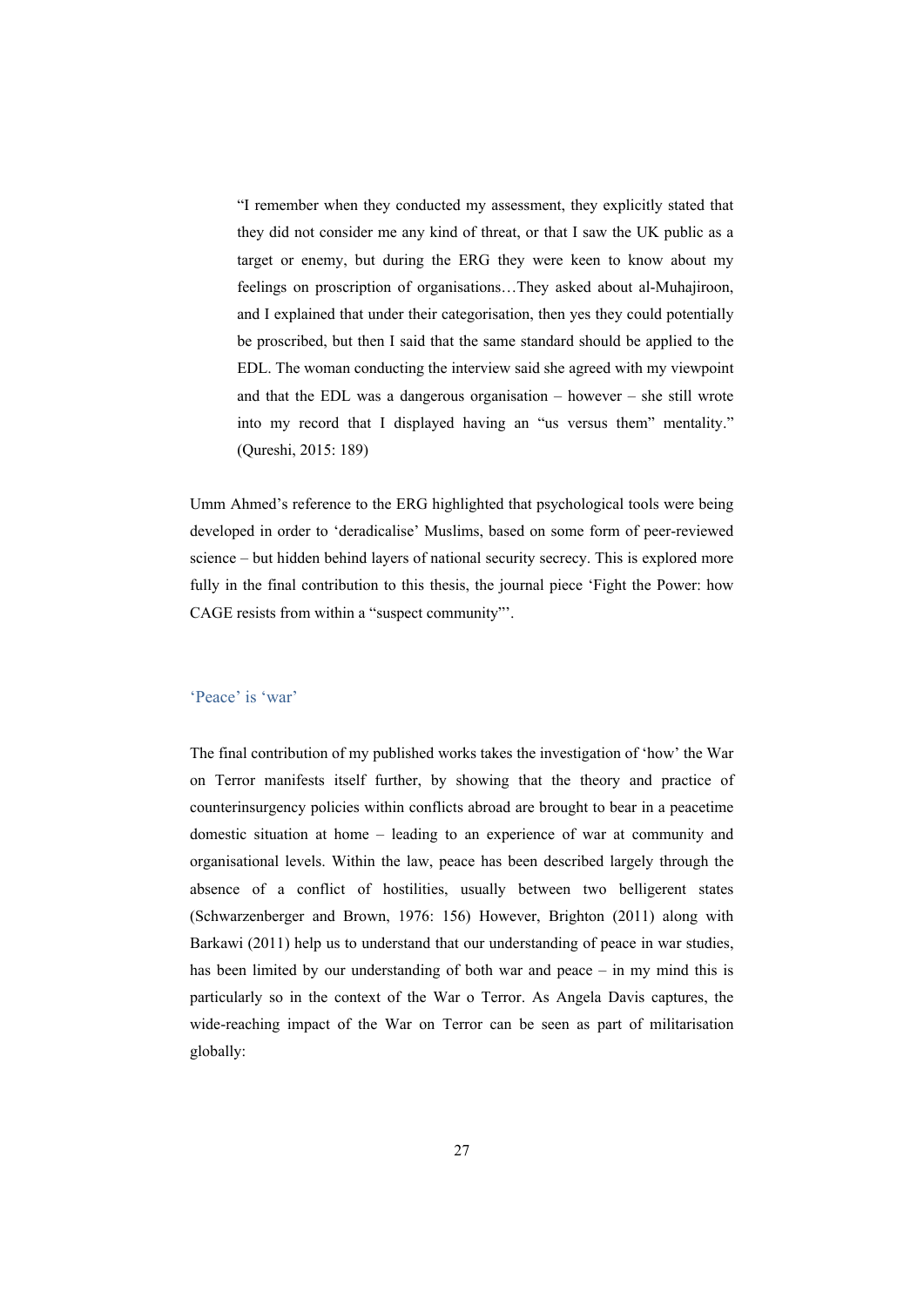"I'm trying to suggest that there are connections between the militarization of the police in the US, which provides a different context for us to analyze the continuing, ongoing proliferation of racist police violence, and the continuous assault on people in occupied Palestine, the West Bank, and especially in Gaza, given the military violence inflicted on people in Gaza this past summer." (Davis, 2016: 140)

This militarisation cannot be seen in a vacuum that is restricted to the War on Terror, but rather must be seen as emerging out of a longer tradition of counterinsurgency. It is important to acknowledge the work of Laleh Khalili, whose book 'Time in the Shadows: Confinement in Counterinsurgencies' establishes an important baseline in our understanding of how the logic of counterinsurgency has come to embed itself within counterterrorism policies today (Khalili, 2013; see also Cochrane, 2013: 30). In the same vein as Davis, Khalili cites Israel's occupation of Lebanon and Palestine, and the US role in the 'War on Terror' as contemporary examples of how warfare in the twentieth century has been defined by liberal asymmetric warfare (Khalili, 2013: 4). For Khalili, part of war is confinement (in its widest meaning) serving as a mechanism of control:

"The theoreticians of these mechanisms of containment, of confinement instead of slaughter, envisioned and advertised their tactics as more humane, as more liberal, and ultimately as techniques for socially engineering the people and places they conquered. The unmentioned axis around which much counterinsurgency revolves is that of "race" or its euphemism "culture" and "civilization". Paradoxically, the very "humanization" of asymmetric warfare and the application of liberal precepts to its conduct have legitimated war making as political intervention." (Khalili, 2013: 3)

The notion that liberal warfare is now humane and definable is part of the lie of the way that wars are fought. Michael Neu informs us that liberal justifications set 'the very rules for how a moral discussion about war is to be conducted' (Neu, 2018: 77). These justifications, however, mask the extent of the war experience, particularly in spaces outside of the warzone. If we turn to Shane Brighton's third proposition on the phenomenology of war, we are presented with the notion that even in post-conflict, or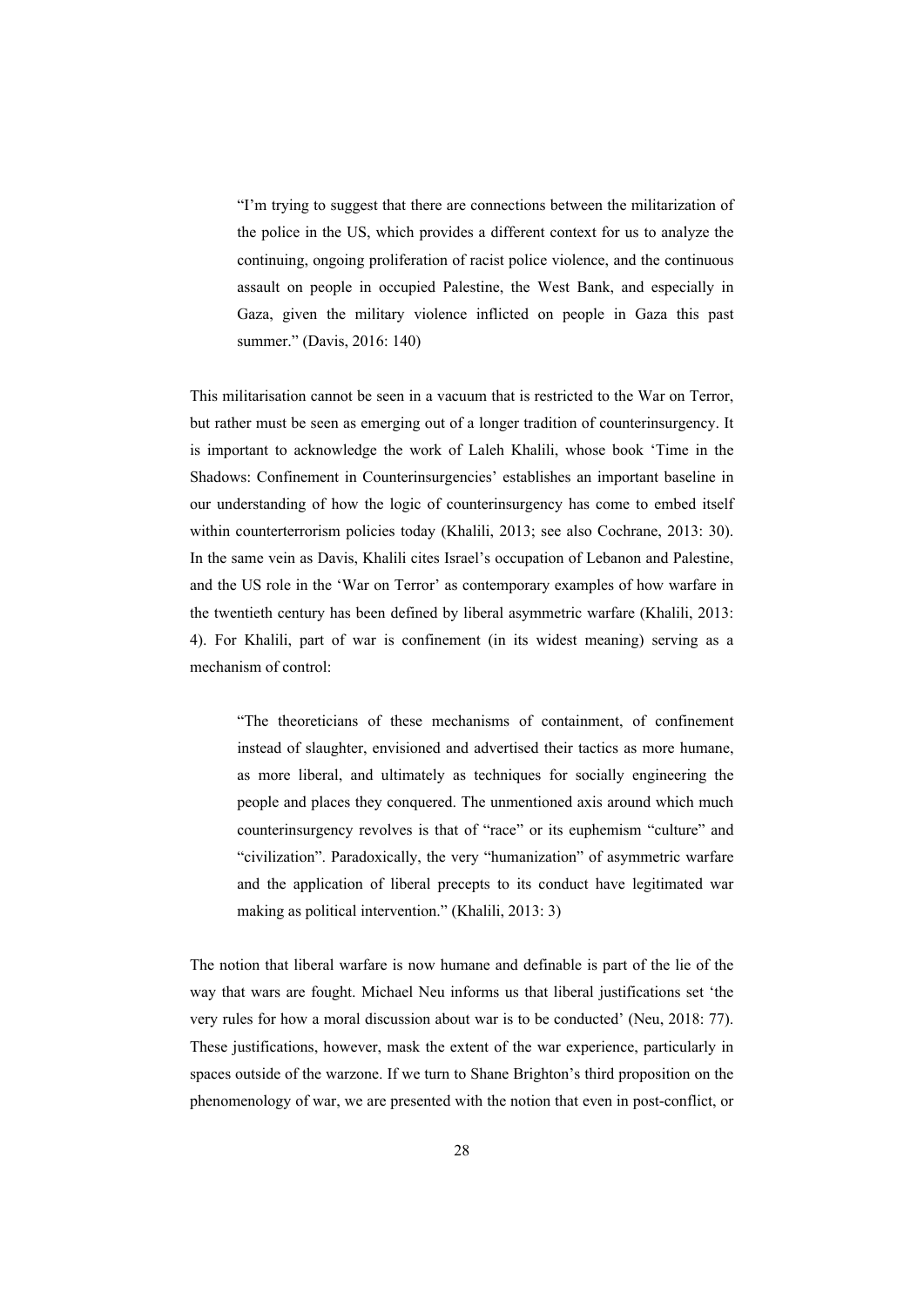as I propose to extend Brighton, peacetime geographies outside of the 'conflict-zone', the logics of war continue to pervade. The War on Terror is, perhaps, the ultimate global manifestation of this. There are very few parts of the world that are not touched by its footprint, whether it is through the global trafficking of suspected terrorists on unlawful rendition flights, or narratives around ideologies of Islam, they all form a consistent narrative of a continued conflict.

The position of the NGO CAGE, and my position within the organisation, places us at the heart of resistance towards narratives, epistemologies and ontologies that make up the War on Terror in its entirety. My final contributing article in this thesis 'Fight the Power: how CAGE resists from within a "suspect community" is key, as it demonstrates how the War on Terror takes on dimensions that could never have been predicted on 12 September 2001. It does so by outlining a very personal sense of feeling under siege that accompanies our attempt to hold the state to account. Whether it is political or media narratives, colleagues arrested or stopped at airports, or governmental institutions pressuring funders, there is a palpable sense of a fullspectrum response in which the entire machinery of the state is deployed.

As evidenced from Khalili above, much of counterterrorism in a domestic setting, has been constructed from the world of counterinsurgency. Rizwaan Sabir writes of the way in which coercive surveillance and propaganda is deployed by the state in order to neutralise those who might, in a pre-crime sense, become future threats or those who speak through "the language of Islam." (Qureshi, 2017a: 4) Sabir specifically draws the analogy of domestic policy creating an environment of combatants and civilians, and how the logics of counterinsurgency manifest themselves broadly:

"…the surveilling of 'all members of the community' in order to determine which form of activity (or propaganda) needs to be targeted at them suggests that Prevent perceives law-abiding Muslims to be somehow susceptible to supporting or becoming involved in terrorism. Such a perception not only has a strong stench of Islamophobia but also shows how the counterinsurgency principle of treating the wider population as an enabler and supporter of insurgency and terrorism has been integrated into contemporary counter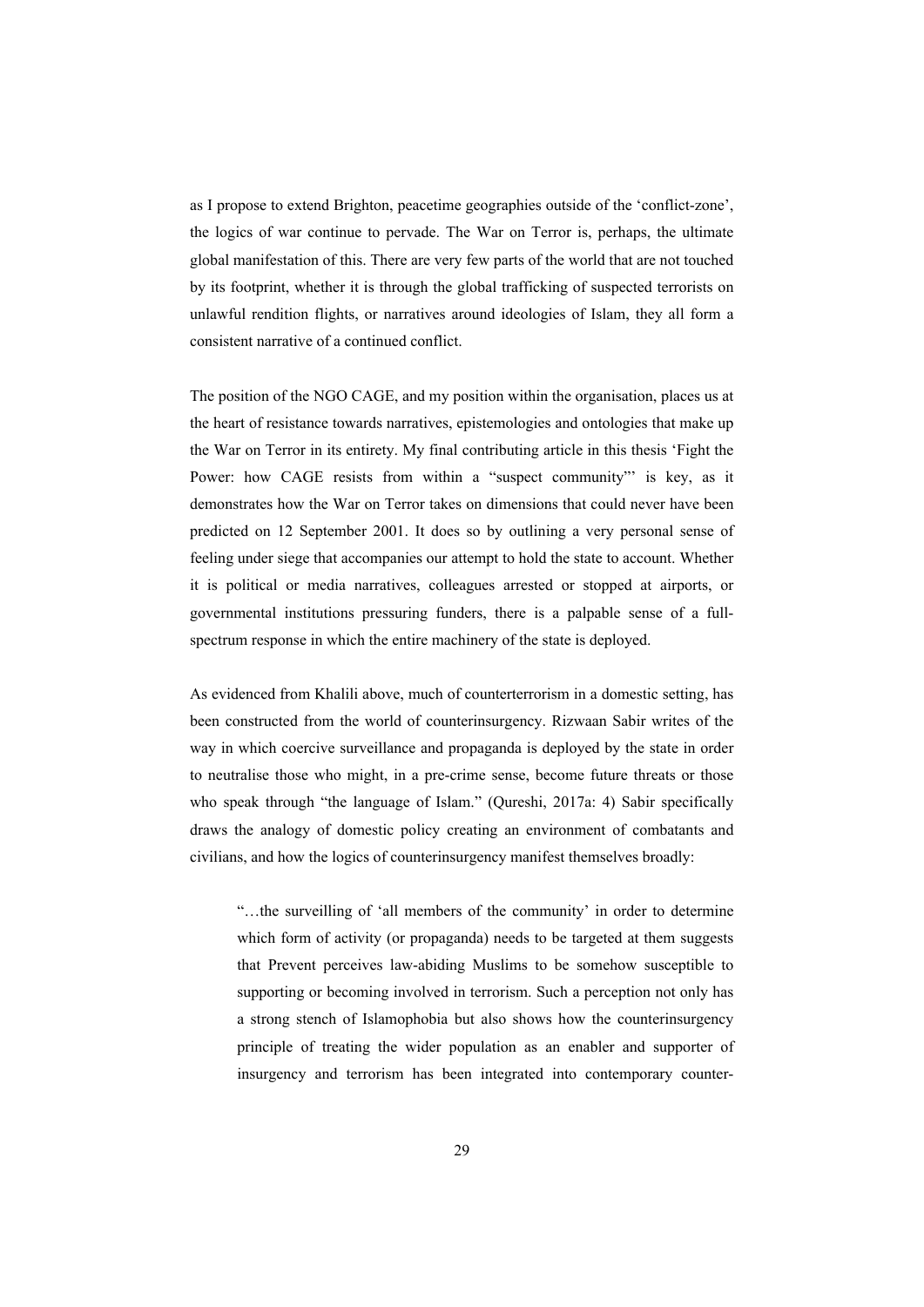terrorism policy and practice. Such a practice erodes the distinction between civilians and combatants." (Sabir, 2017: 12)

It must be acknowledged here, that the journal article is titled 'Fight the Power' by choice, bringing it within the frame of conflict, but it is a framing that comes from lived experience. For me, the War on Terror replicates the idea of a global war, one that finds itself at home domestically. The title was borrowed from Public Enemy, largely because as the article's introduction notes:

"…the article argues that the violence and repression that has been targeted at CAGE is very much a continuation of historic policies targeted at people of colour/anti-racism activists in circumstances such as the Black Civil Rights movement in the United States or the anti-Apartheid movement in South Africa. The article concludes by offering some thoughts on what the targeting of a group such as CAGE, which seeks to engage in counter-hegemonic resistance activities suggests as well as the repercussions of the state's coercion and violence against such resistance." (Qureshi, 2017a: 2)

The violence of the state is structural and cultural; in that way language and knowledge that is used can be part of the violence that is deployed against repressed communities (Galtung, 1990: 299). To quote Lina Mounzer's essay on the way in which war is translated and how language itself can beat the drums of war: "We know how language itself can wage war against us, by mimicking the same casual dehumanization of a bomb." (Mounzer, 2016) In the world of counterterrorism in the War on Terror, Sabir extends that thesis by writing on the way in which counterterrorism policy encroaches into the space of ideas themselves (Sabir, 2017). Further, not only engagement with the state, but potentially every single part of public life becomes a method of social control that serves to reinforce the War on Terror as a site of war:

"CAGE understood that calling for justice and accountability, would mean that we would be decried as somehow anti-British, or anti-Western, even while our critique was also levelled against authority in the "East". This identity of resistance is forged out of a particular form of knowledge that the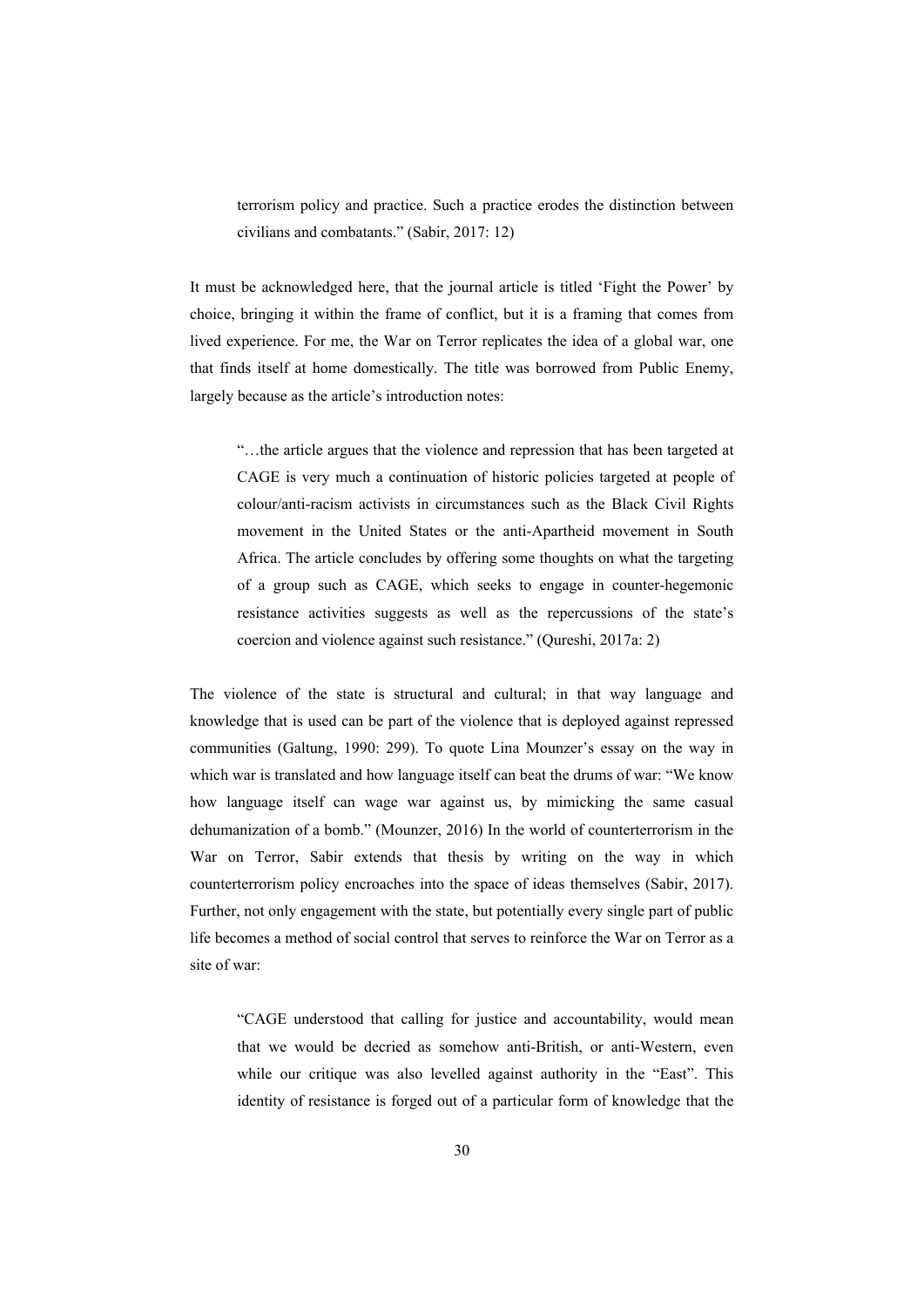modalities of oppression cannot be separated from one another easily. Political and media narratives are linked to policymaking, which is associated to public perceptions, and intertwined with jury trials, which are closely tied to public sector employees under a statutory duty to inform—all of this culminates to give form to the structural racism—through repression and coercion." (Qureshi, 2017a: 5)

Our position in relation to the state and our communities is central to the 'Fight the Power' piece, as CAGE staff and volunteers are both actors and subjects within the War on Terror. CAGE simultaneously holds the state to account, while being subject to its institutions. The piece relies on Jules Boykoff's 'four mechanisms' and 'action modes' of repression (Boykoff, 2007) within the context of the civil rights struggle in the US, and particularly within the context of the FBI's Counter-Intelligence Programme (COINTELPRO). Going through Boykoff's list, CAGE has been subjected to physical violence, public prosecutions, employment deprivation (funds being cut off), surveillance, infiltration, "black propaganda", harassment arrests, extraordinary rules or laws, mass media manipulation and deprecation – so in other words, according to Boykoff's categorisations, the full spectrum of repressive action modes he posits (Boykoff, 2007: 291-292).

In terms of building a contribution to knowledge in Critical Terrorism Studies, this extends the ideas of Khalili and Sabir that counterinsurgency tactics and policing are actually connected to all institutions of the state which are then deployed domestically within the context of the War on Terror – a fact that is both privileged and encumbered by CAGE's positionality to the suspect community it seeks to protect. This positionality as both actor and subject is perhaps most clear after the arrest of my colleague, Moazzam Begg:

"CAGE received a letter from HM Treasury dated 14 March 2014, explaining that as Begg had been designated under Section 4(2) of the Terrorism Asset Freezing Act 2010, measures would need to be taken by the organisation to remove his name as a signatory to the account. The freezing, and ultimately closing of the CAGE account led to a loss of £3,000 per month in small standing order donations that had been set up by supporters of the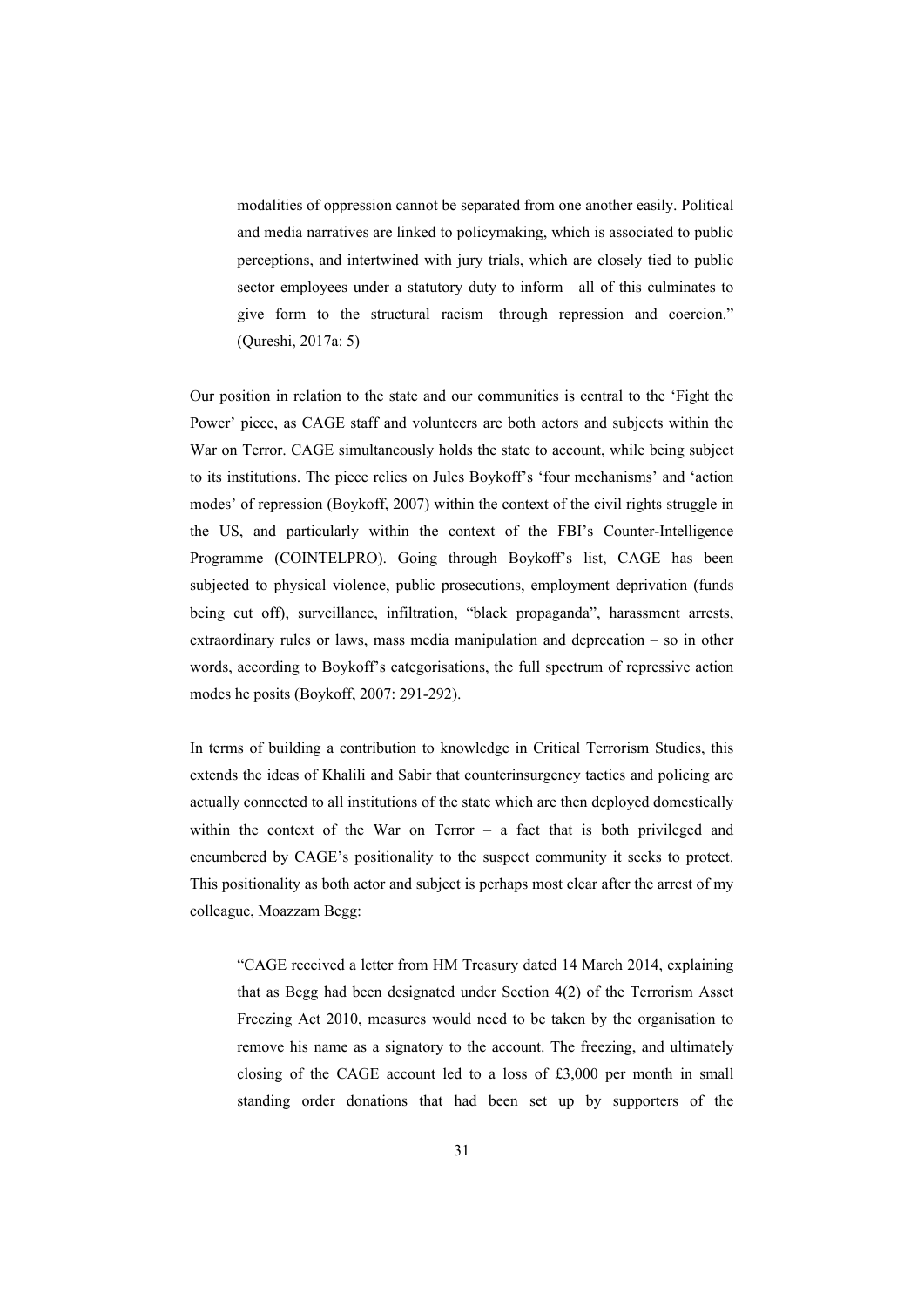organisation. This was exacerbated by two significant donors, The Joseph Rowntree Charitable Trust and the Roddick Foundation, not being able to provide us with funds that they had cleared to support the organisation. It also gave the perception that somehow, CAGE's activities were suspect and delegitimized." (Qureshi, 2017a: 7)

The experience of the organisation CAGE, and the fieldwork conducted around the world, exemplifies Shane Brighton's third proposition beyond the idea of a 'peace' time logic of war. The way that the 'War on Terror' has been deployed displays modalities of war that move beyond the idea of post-war, as we can experience the 'how' of the War on Terror, even when direct violence is not taking place. The 'peace' itself manifests in experiences of war through repression within a domestic setting, and so as discussed in the previous sections on the spatial extension of the War on Terror, we can see the way it manifests within the peace. Policing, with its operation based on strategies of counterinsurgency, can very much take on the form of the war, as Khalili describes that the links between counterinsurgency and counterterrorism can be seen all too clearly abroad and at home (Khalili, 2017: 246). My own positionality, and that of my organisation CAGE, highlights specifically our knowledge and understanding of the structural violence of the War on Terror, as the state seeks to repress our activities through the logic of counterinsurgency thinking being funnelled into counterterrorism.

#### Negative impact; positive outcomes: navigating research limitations

In the previous section, I explained the main ways in which CAGE has been subjected to attack by the state. I now want to outline what the impact of such attacks have been on the community as well as the organisation. Secondly, I want to describe how CAGE have resisted and navigated the attacks. The purpose of highlighting both is to show that even though CAGE has faced serious challenges and attacks, some may perceive this to have limited the impact of my research findings – in the UK and around the globe. Ultimately, however, I want to show how they have actually had the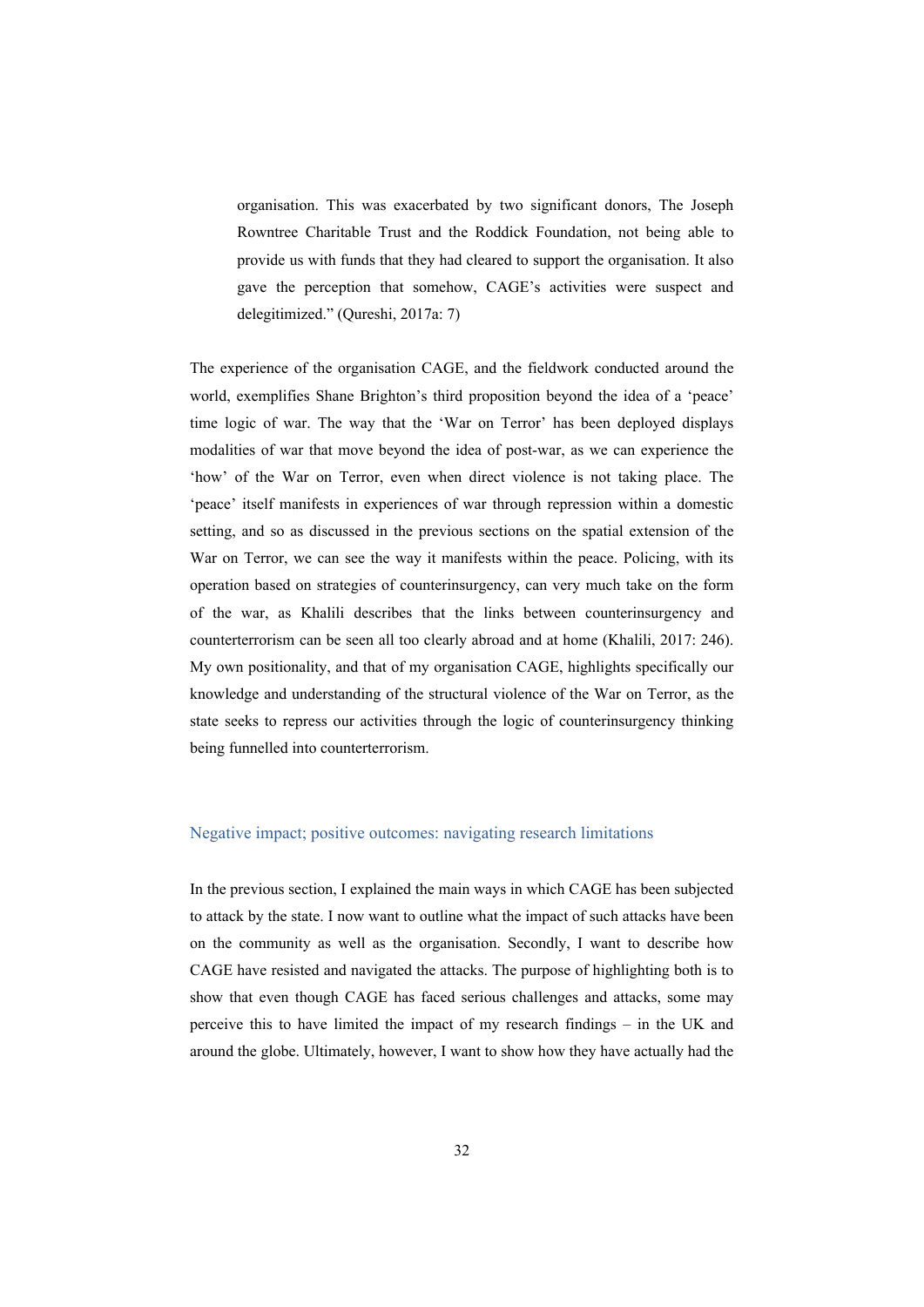opposite impact; that is to say, how they have encouraged people to actually seek us out from around the world in order to help them.

Part of the complexity and uniqueness of the positionality of this piece in relation to the War on Terror is to be inside what Paddy Hillyard called the 'suspect community' (Hillyard, 1993 and Qureshi, 2017a: 2). When the narrative, epistemology and ontology of the War on Terror have constructed Muslims and Islam as a threat, it has meant that 1.8 billion people in the world become subject to its logics. While that has permitted us to operate relatively unhindered within Muslim communities (Qureshi, 2009: 374), belonging to the suspect community has also led to a series of challenges and problems, as I highlighted in the previous section (Qureshi, 2009: 374).

One of these problems has been that Muslim communities have often been afraid to publicly associate themselves with us. This was perhaps most present in the case that CAGE brought against the UK Charity Commission. Only the Joseph Rowntree Charitable Trust was willing to publicly back CAGE's successful case against the Commission (CAGE, 2017a: 7) whereas Muslim charities expressed fear of being targeted if they sided with CAGE in their case against them. While this is one limited experience, largely our experience, based on the ever-increasing cases we receive, is that CAGE's authenticity and independence trumps any fears communities may have. However, the fear of being subjected to state violence is not only restricted to communities but is something that has impacted the team at CAGE too, and has subsequently impacted the way we operate.

Although my positionality within CAGE and within communities occupies the space of a suspect in relation to the state, it is not my only position as I have both social capital (in my access to wider communities) and cultural capital (in my position within my own communities) (Bourdieu, 1989: 17). This positionality means that I have the privilege of respect. Part of the way I have sought to mitigate this is by never providing the subjects of my research or assistance solutions without giving them options and agency in the decisions that they take. Recognising the influence that I can have, it is important for clients or subjects to realise that the capital I have is in service to their needs as survivors.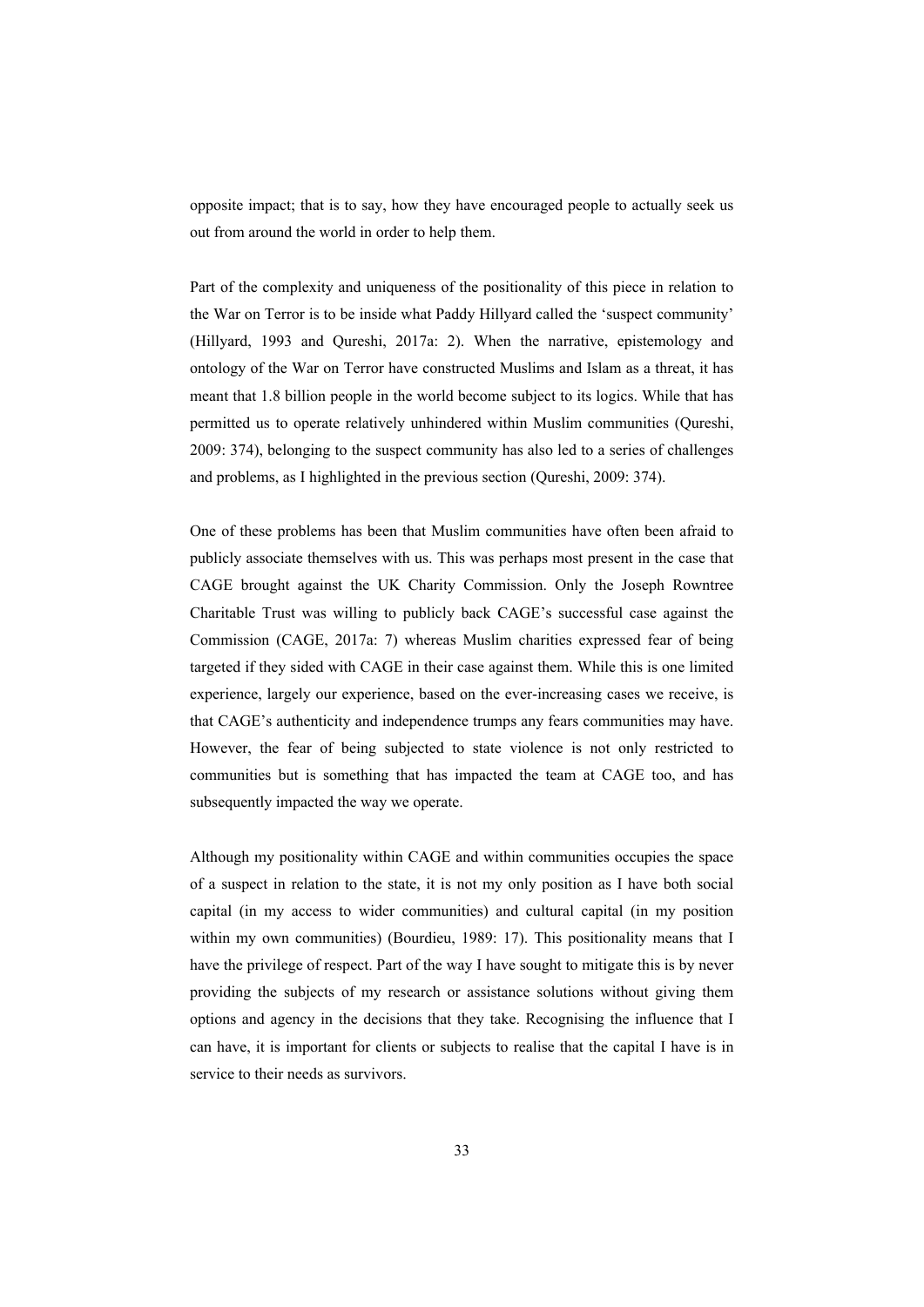Among the following reasons are why research participants and clients have been drawn towards me and towards CAGE more broadly. Firstly, the wealth of access that I have been given across the world to those who have experienced the violence of the policies of the War on Terror, primarily stems from my position within the community as a visibly observant Muslim, one who has studied law and so is in a potential position to help. My locus provides a degree of trust, particularly with an organisation such as CAGE in support.

Secondly, based on the length of time I have been working in the field, and the breadth of experience that I have been able to accumulate, I can only see my positionality to the community as being one of authenticity for the concerns of my clients and research subjects. Understanding not only their concerns, but also their cultural needs is key to being able to represent them, especially in an environment where there is a lack of understanding about who Muslims are within liberal NGOs. As I specifically highlight in my 'Fight the Power' article, there is a degree of liberal complicity that undermines the experience of those who are suffering the consequences of the War on Terror (Qureshi, 2017a: 8), and for this reason in particular, it is important to have representation of those voices and experiences from within communities, especially in avenues and spaces such as research where these voices have largely been on the margins.

In summary, while the attacks that CAGE have faced have been serious and sustained, one would think that they would have prevented our advocacy and research agenda, and ultimately limited the amount of impact we have had. However, these attacks have remarkably led to more people from around the world seeking us out for help and assistance in some of the most complex and politically charged circumstances. The status of being Muslim human rights activists thus is somewhat of a double edged sword: we have access and trust even among some of the most conservative communities around the world; however, by that same token, we become targets for those who despise such people (Qureshi, 2009: 373).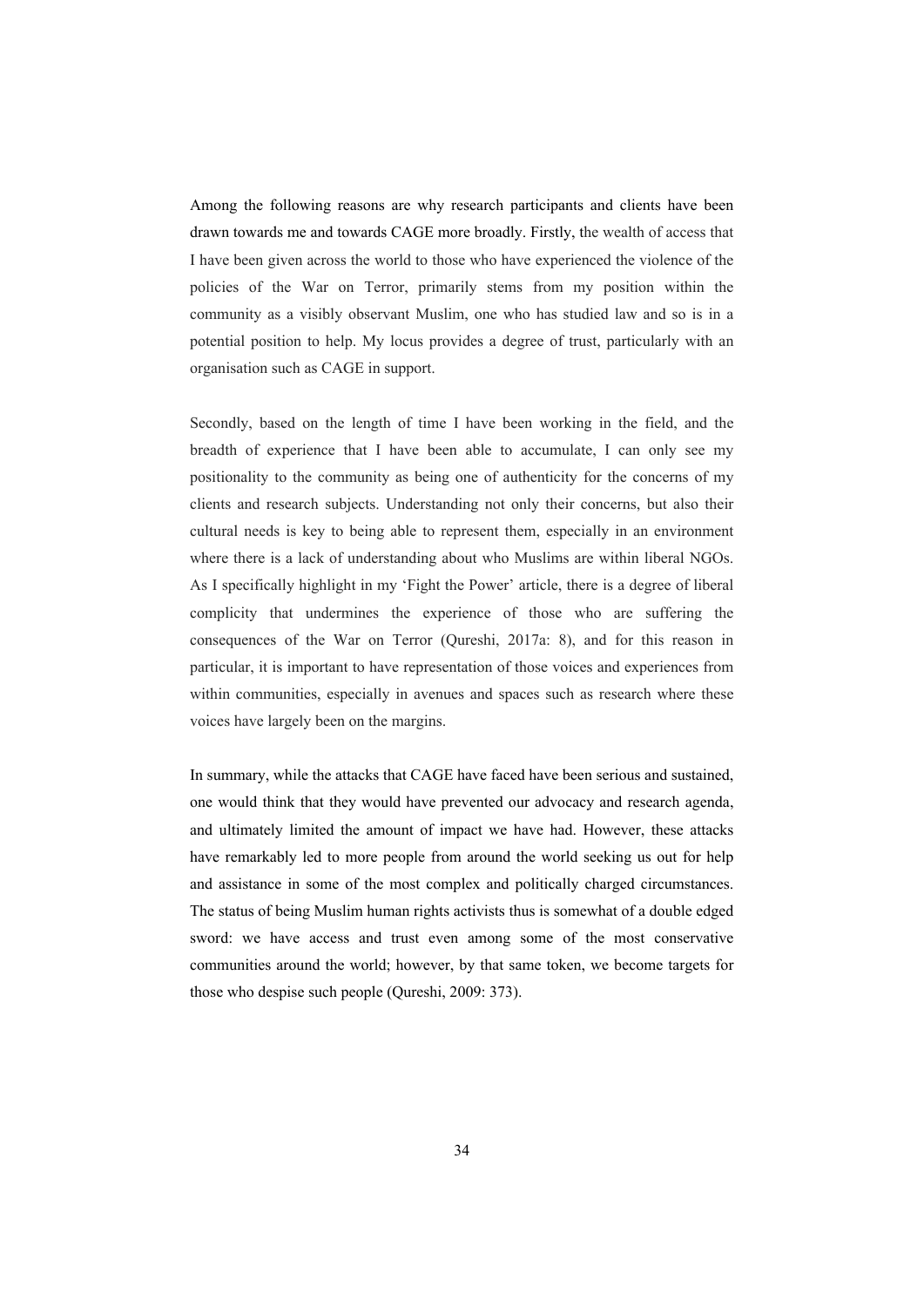#### Conclusion

Fieldwork throughout the geographies of the War on Terror – whether spatial, temporal, or human – has informed the thinking in this introduction and my published works that follow, concluding that there is an experience of 'war' that takes place outside of our traditional notions and zones of war. Scholars such as Sylvester, Nordstrom and Brighton have assisted us in renegotiating those assumptions around 'war', but have been limited by their experiences and work. By presenting the experience of human beings affected in different contexts by the War on Terror, this piece has sought to extend our idea of counter-terrorism policy, and how it produces experiences of war.

My thesis builds on and but extends and challenges the literature that currently exists on Critical Terrorism Studies and on the human experiences of war. It first addresses counterterrorism from the epistemological level, situating itself in the literature and work of CTS to show that counterterrorism narratives are not devoid of meaning, but have an ultimate impact on the communities they target. My review of the work of Marc Sageman is key to helping this understanding, as I seek to show 'what' the War on Terror is beyond traditional epistemological understandings.

The 'where' of the War on Terror is also a key component to the furthering of our understanding, as I extend the spatial location of the War on Terror to include the whole world through war as experience. In that respect, the 'when' is equally important, as I not only move the timeline of the US response to 9/11 back from the war on Afghanistan to Bosnia, but further highlight how experientially, a person in a peacetime country can be drawn into the War on Terror through being impacted by its policies. They are until that moment oblivious that they may be impacted. Thus for them, in that moment, the War on Terror has begun. The book 'Rules of the Game' and article 'Researching Rendition' provide many important examples from the field at how individuals, often far away from the warzone, have been targeted and transformed by it.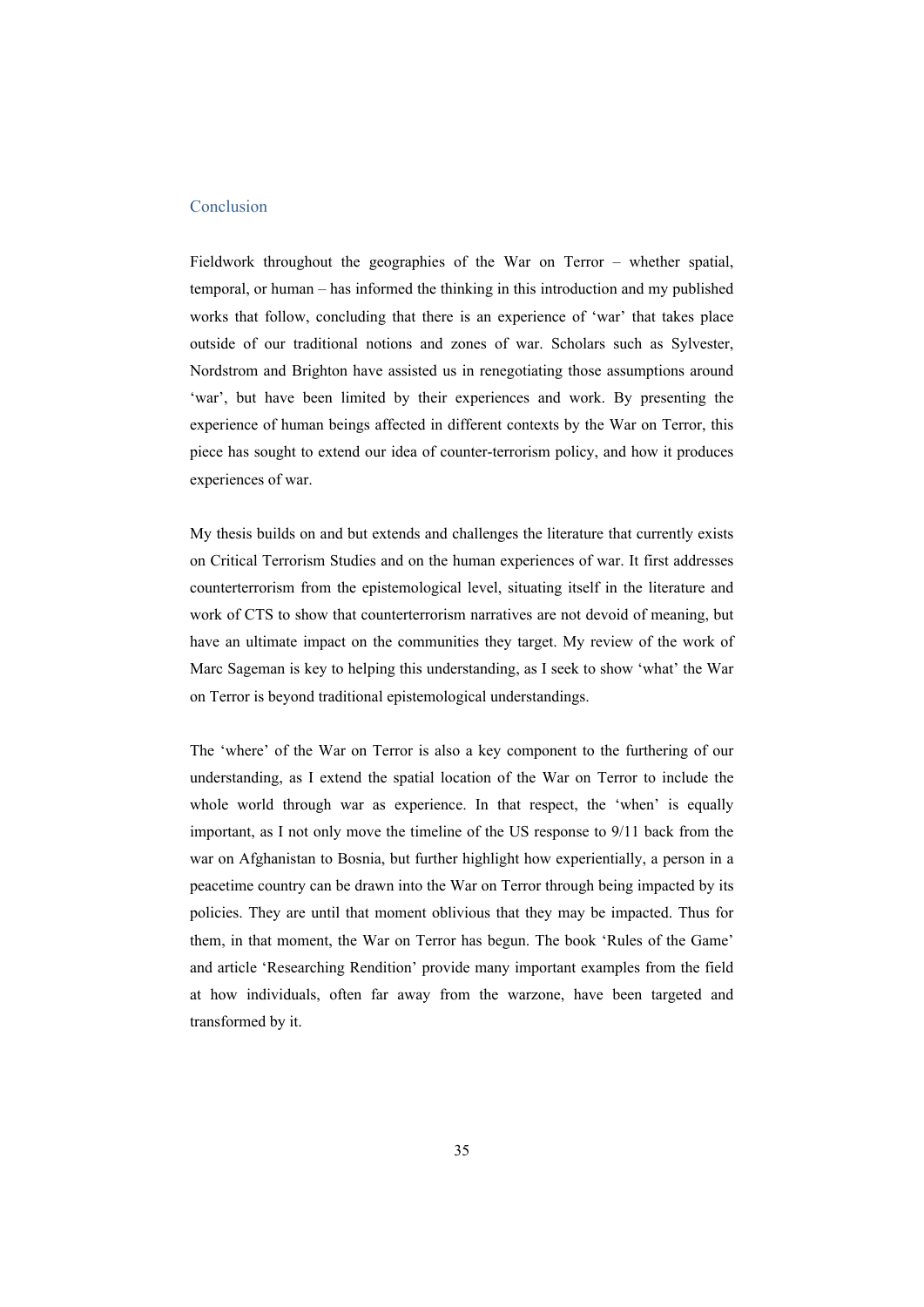The fourth section of this introduction uses a matrix of counterterrorism I developed to extend the idea of 'how' the War on Terror manifests itself, by providing evidence through the case of Mahdi Hashi and others. These cases show that there is a reinforcing system created by the War on Terror, that regardless of whether you start inside or outside of the warzone, can turn individuals into subject of its abuses. The human experience of war can take place in multiple ways and in multiple layers, providing breadth to our notions of war. What is particularly important about Hashi's case is that the war followed him wherever he went once he was inside the system.

The War on Terror, while taking on physical forms through detention, rendition and torture, also operates at the level of narrative and epistemology. The article 'PREVENT: creating "radicals" to strengthen anti-Muslim narratives' shows the way in which threats are constructed, directly contributing to our understanding of 'how' counterterrorism policies reinforce themselves by constructing statistics through laws that criminalise non-violent behaviour. This extends our understanding of counterterrorism and how 'terrorism' is constructed, but also shows how those convictions help to reinforce the idea of a threat.

The final key contribution in this thesis, is based on the 2017 journal piece, 'Fight the Power: how CAGE resists from within a "suspect community"', which extends the argument of the experience of war by considering the extension of counterinsurgency policies to the domestic setting. Through focusing on my experiences within the organisation CAGE, I present details of how the state practically carries out a counterinsurgency policy in a domestic setting. It is posited that Shane Brighton's ideas around a 'war' continuing into peacetime, can be further extended by rethinking the very idea of peace. Despite North America and Western Europe being outside of the war zone, their domestic counterterrorism policies and repressive policies further create an environment of war within the communities they place under suspicion.

Following on from thinking about the tactics of repression against CAGE, I consider the limitation of my research through my own positionality, as both an actor and subject of the 'War on Terror'. While for some this may be considered a source of difficulty or contention for the subjects of my research, as the reach and access of my work has demonstrated, my positionality to communities has provided me an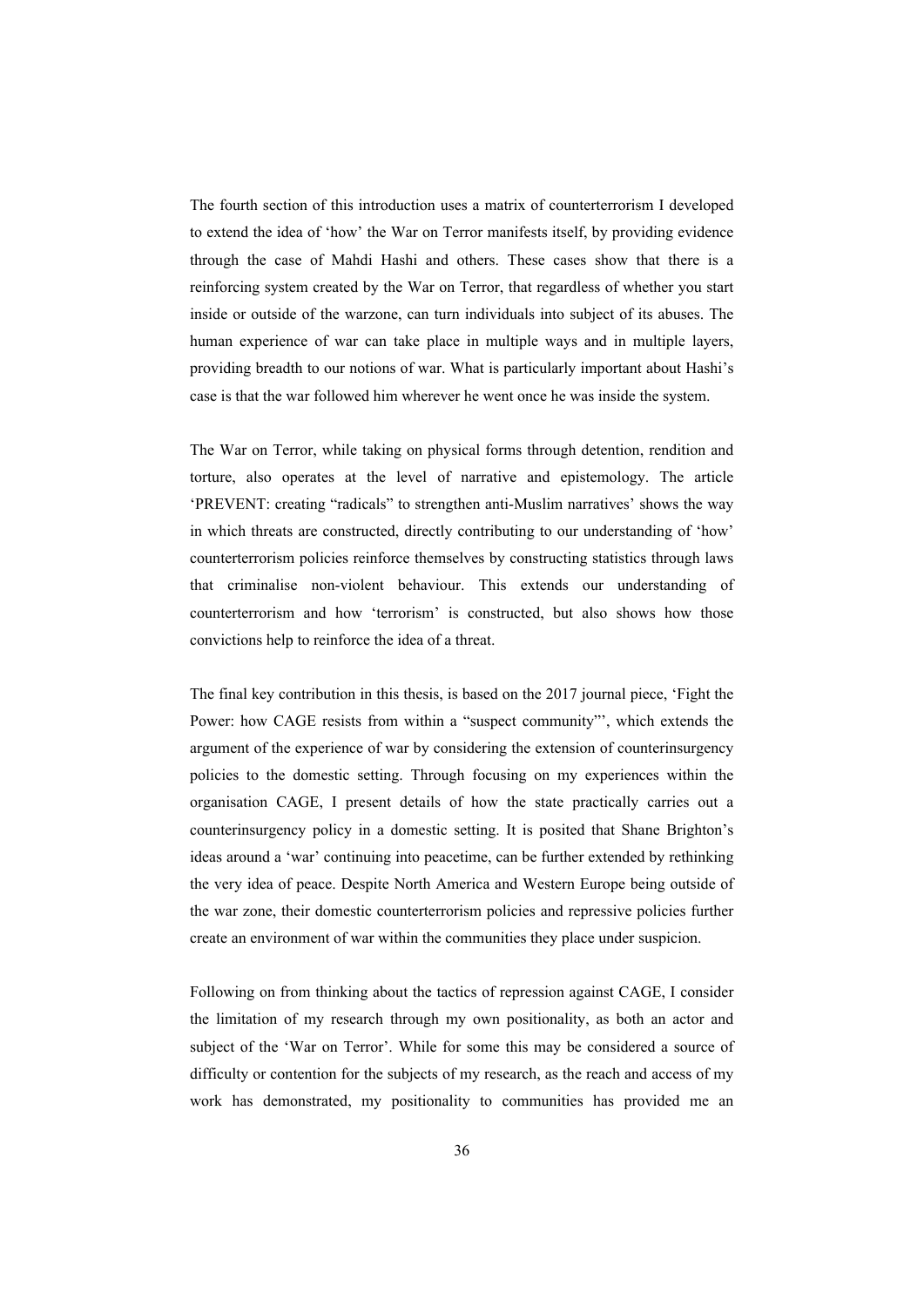authenticity that is unique among researchers looking into the impacts of counterterrorism.

Terrorism Studies and Critical Terrorism Studies have for a long time been focused on the structures and meanings of the War on Terror, but have largely failed to take into account the human experiences that underpin the harm that has been caused. By drawing on the work of Sylvester, Barkawi, Brighton and Nordstrom, understandings of counterterrorism policy can be improved by referencing the human experience of war. This thesis seeks to extend both these fields by bringing them closer together and contributing the following published works of the lived experience of the War on Terror, so that in the search for better ways of keeping societies safe, the cost to individuals and communities is never forgotten.

#### Bibliography

Barkawi, T. and Brighton, S. (2011), *Powers of War: Fighting, Knowledge, and Critique*. International Political Sociology, 5: 126-143. doi:10.1111/j.1749- 5687.2011.00125.x

Bourdieu, P. (1989), *Social Space and Symbolic Power.* Sociological Theory, 7(1), 14-25. doi:10.2307/202060

Boykoff, J. (2007), *Limiting Dissent: The Mechanisms of State Repression in the USA*. Social Movement Studies. Vol. 6, No.3, 281–310. doi:10.1080/14742830701666988

Breen-Smyth, M. (2014), *Theorising the "suspect community": counterterrorism, security practices and the public imagination*. Critical Studies on Terrorism. 7-2: 223- 240. doi.org/10.1080/17539153.2013.867714

Brighton, S. (2011), *Three Propositions on the Phenomenology of War*. International Political Sociology, 5: 101-105. doi:10.1111/j.1749-5687.2011.00122\_6.x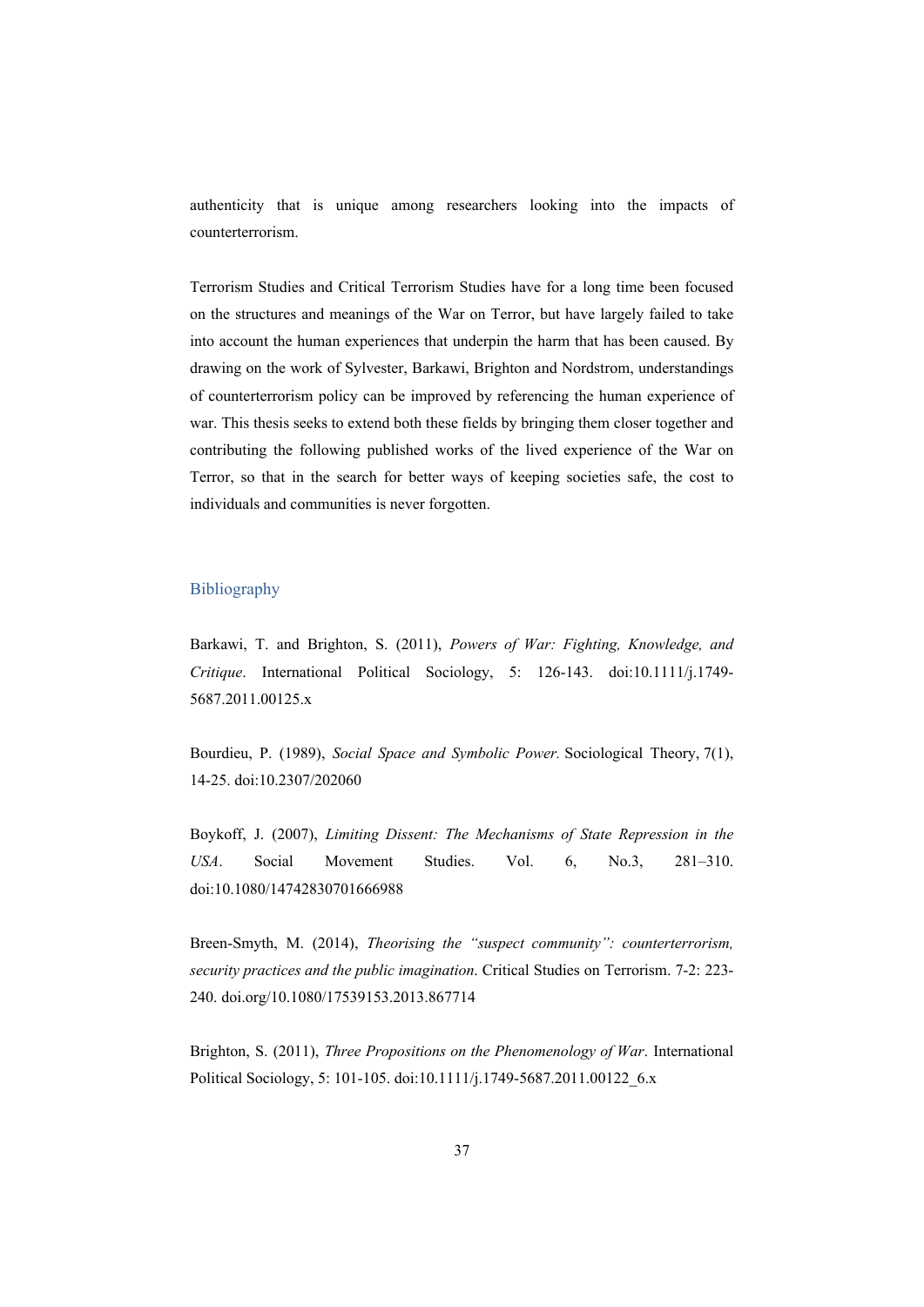Bush, G.W. (2001), *Address to a Joint Session of Congress and the American People.* Located in Hoge, Jr. J.F. and Rose, G. (2005), Understanding the War on Terror. Foreign Affairs. New York: Council of Foreign Relations.

Cochrane, F. (2013), *Not so extraordinary: the democratisation of UK counterinsurgency strategy.* Critical Studies on Terrorism. 6:1, 29-49. doi: 10.1080/17539153.2013.765699

Davis, A. (2016), *Freedom Is a Constant Struggle: Ferguson, Palestine, and the Foundations of a Movement*. Chicago: Haymarket Books

Dinstein, Y. (2001), *War, Aggression and Self-Defence.* Cambridge: Cambridge University Press. Third Edition.

Duffy, H. (2015), *The 'War on Terror' and the Framework of International Law*. Cambridge: Cambridge University Press. Second Edition.

Galtung, J. (1990), *Cultural Violence.* Journal of Peace Research. Vol.27. No.3. pp.291-305. doi.org/10.1177/0022343390027003005

Gunning, J. and Jackson, R. (2011), *What's so 'religious' about 'religious terrorism'?* Critical Studies on Terrorism. 4-3: 369-388. doi.org/10.1080/17539153.2011.623405

Hillyard, P. (1993), *Suspect Community: People's Experience of the Prevention of Terrorism Acts in Britain*. London: Pluto Press.

Jackson, R. (2015), *The Epistemological Crisis of Counterterrorism*. Critical Studies on Terrorism 8: 33–54. doi:10.1080/17539153.2015.1009762.

Khalili, L. (2013), *Time in the Shadows: Confinement in Counterinsurgencies.* Stanford: Standford University Press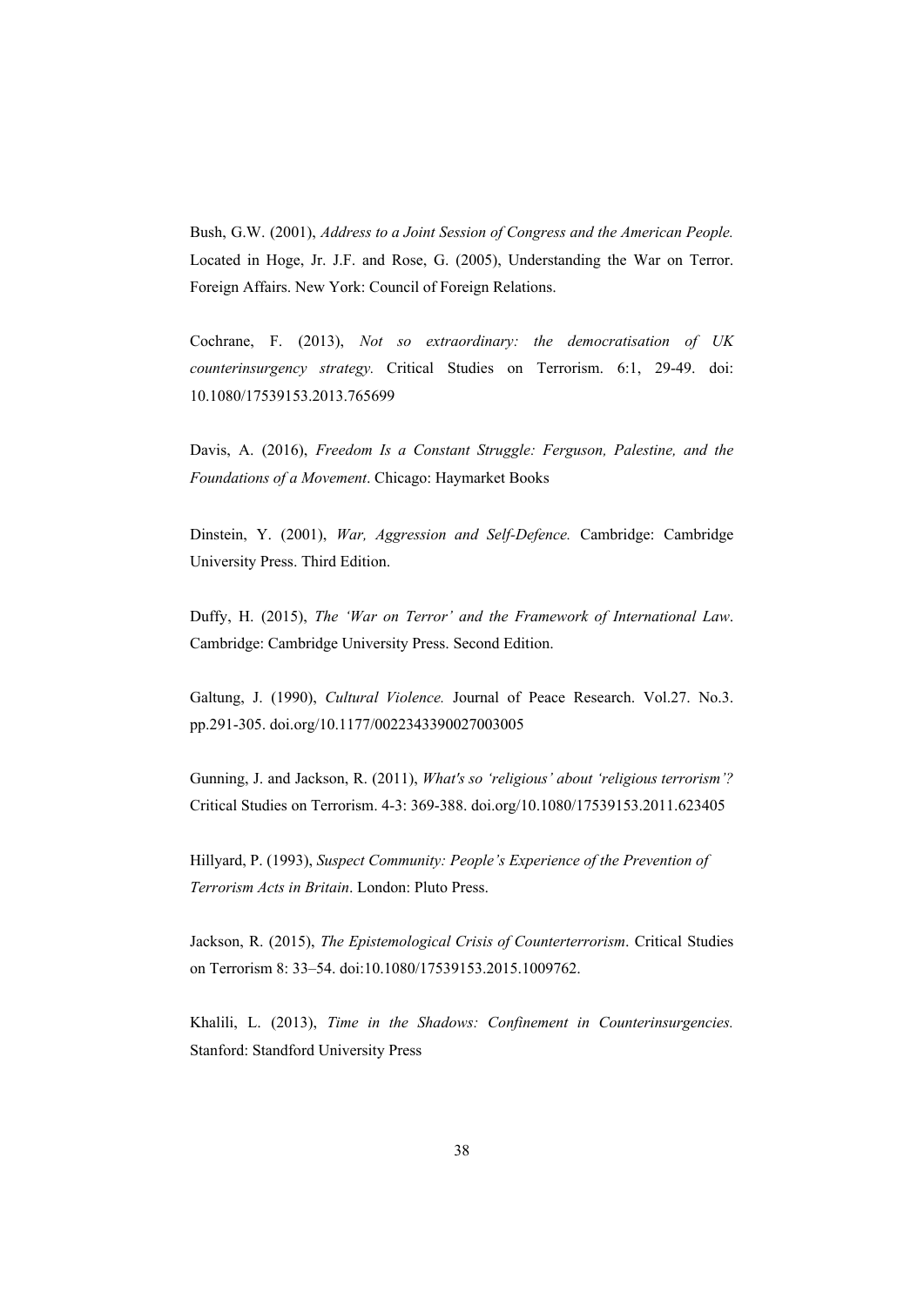Kiai, M. (2017), *Report of the Special Rapporteur on the rights to freedom of peaceful assembly and of association on his follow-up mission to the United Kingdom of Great Britain and Northern Ireland*. Human Rights Council. Thirty-fifth session. A/HRC/35/28/Add.1

Mounzer, L. (2016), *War in Translation: Giving Voice to the Women of Syria*. Literary Hub. https://lithub.com/war-in-translation-giving-voice-to-the-women-ofsyria/

Neu, M. (2018), *Just Liberal Violence: Sweatshops, Torture, War.* London: Rowman & Littlefield International.

Nordstrom, C. (1997), *A Different Kind of War Story.* Philadelphia: University of Pennsylvania Press

Norton-Taylor, R. (2018), *British government apologises to Libyan dissident Belhaj over rendition*. Middle East Eye. https://www.middleeasteye.net/news/abdel-hakimbelhaj-libya-rendition-settlement-mi6-596840523

Qureshi, A. (2009), *Researching rendition and torture in the War on Terror: lessons from a human rights organisation.* Critical Studies on Terrorism 2:2. pp.365-376. doi.org/10.1080/17539150903025101

---- (2009a), *Rules of the Game: Detention, Deportation, Disappearance*. London: Hurst & Co Publishers.

---- (2015), *PREVENT: creating "radicals" to strengthen anti-Muslim narratives.* Critical Studies on Terrorism. 8:1. pp.181-191. doi.org/10.1080/17539153.2015.1005938

---- (2017), *An epistemic break from "expertise": Misunderstanding Terrorism by Marc Sageman.* Critical Studies on Terrorism. 2:10. pp.370-377. doi.org/10.1080/17539153.2017.1296684